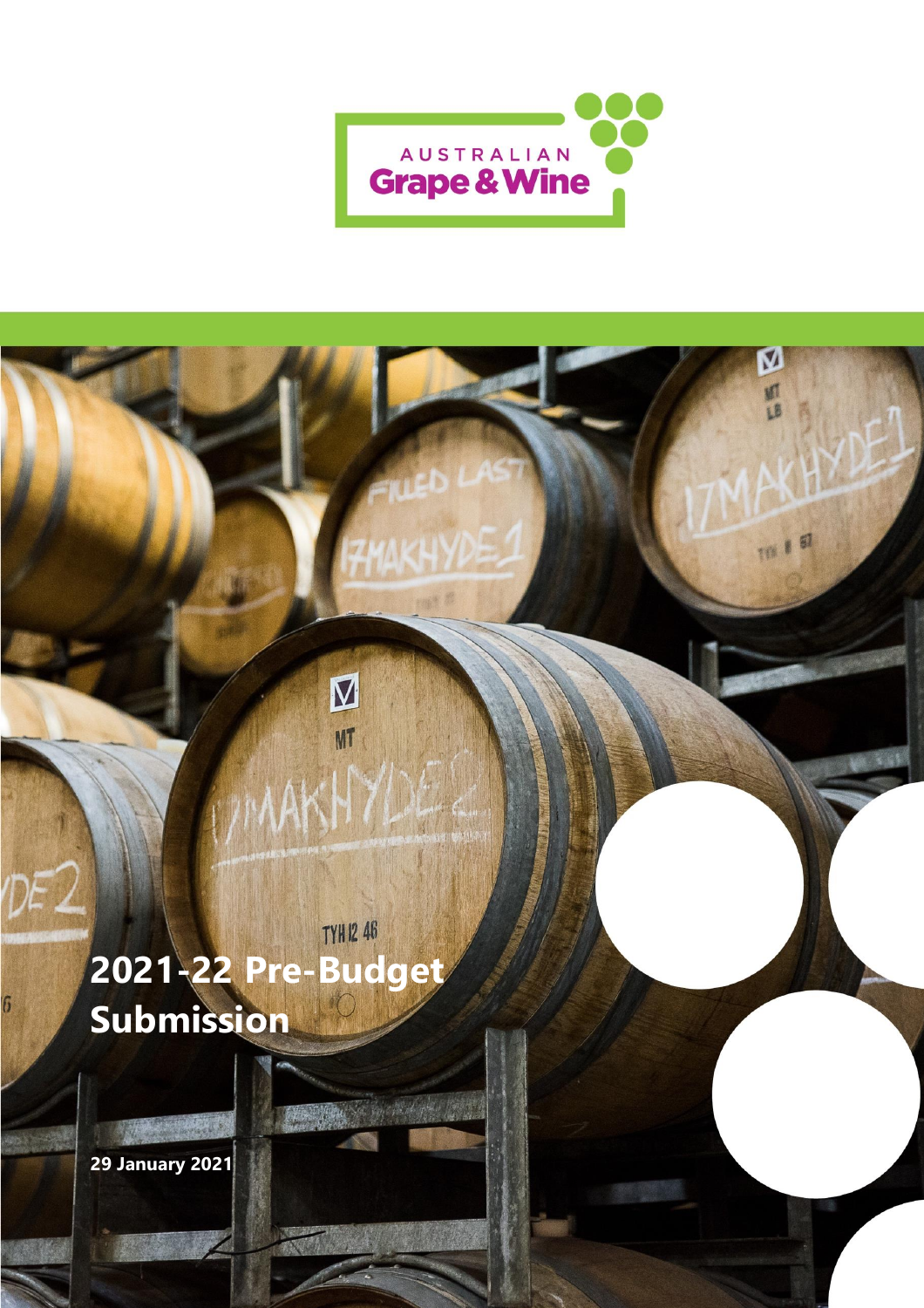

# <span id="page-1-0"></span>**Who we are**

.

Australian Grape and Wine Incorporated (Australian Grape & Wine) is Australia's national association of winegrape and wine producers. Our activities focus upon the objective of providing leadership, strategy, advocacy and support that serves Australian wine businesses now and into the future.

We represent the interests of the more than 2,500 winemakers and 6,000 winegrape growers working in Australia. Our role is to help forge a political, social and regulatory environment, in Australia and overseas, that enables profitable and sustainable Australian wine businesses. These businesses make a significant contribution to growing regional economies by driving growth in jobs, regional exports and food and wine tourism.

Australian Grape & Wine's voluntary membership represents over 75% of the national winegrape crush. We represent small, medium and large winemakers and winegrape growers from across the country. Policy decisions by the Australian Grape & Wine Board require 80% support, ensuring no single category can dominate the decision-making process and guaranteeing policy is only determined if it provides significant industry benefit. In practice, most decisions are determined by consensus.

Australian Grape & Wine is recognised as a representative organisation for winegrape and wine producers under the Wine Australia Act 2013 and is incorporated under the SA Associations Incorporation Act 1985. We work in partnership with the Australian Government to develop and implement policy that is in the best interests of winemakers and winegrape growers across Australia.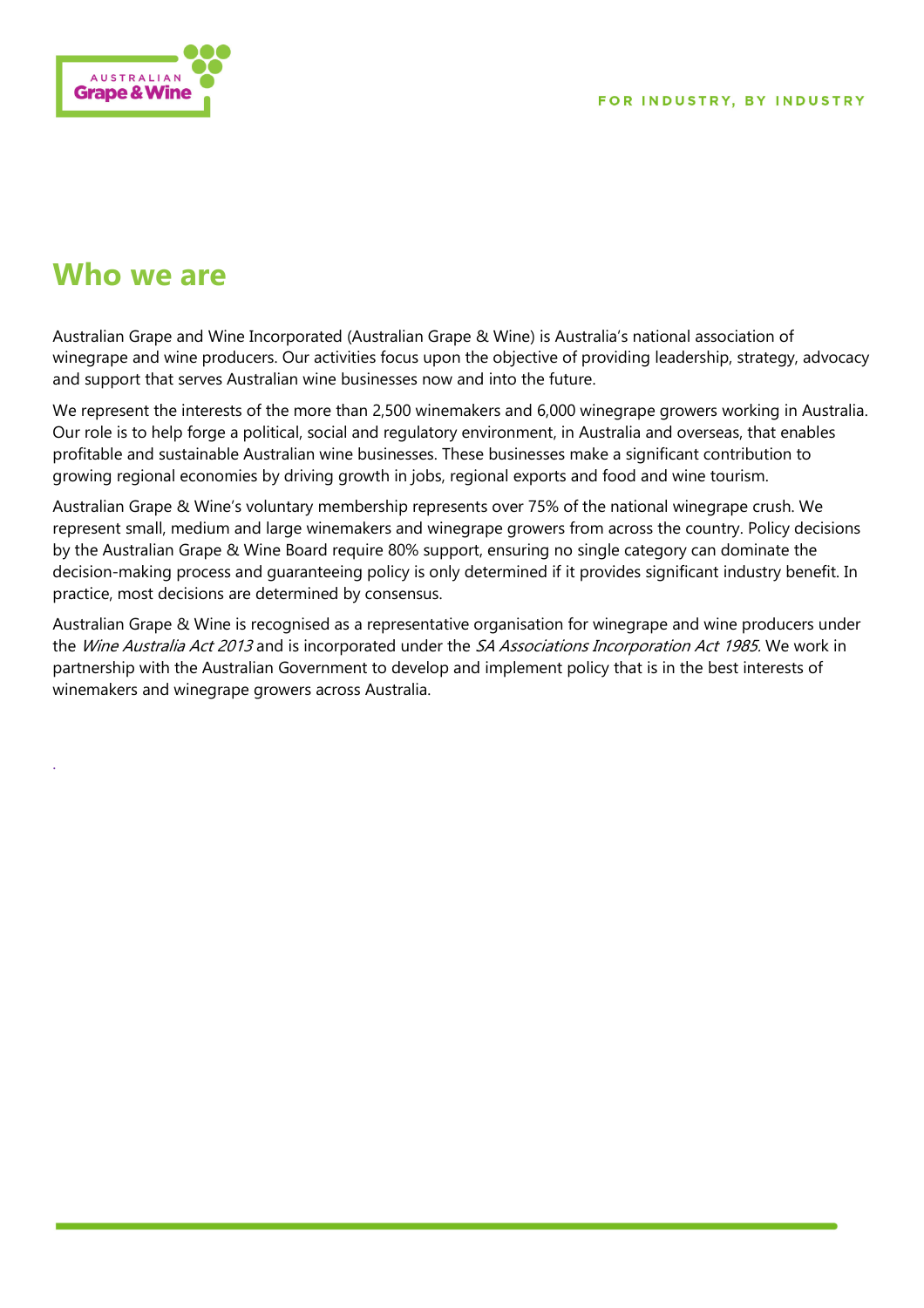

# **Contents**

 $\blacksquare$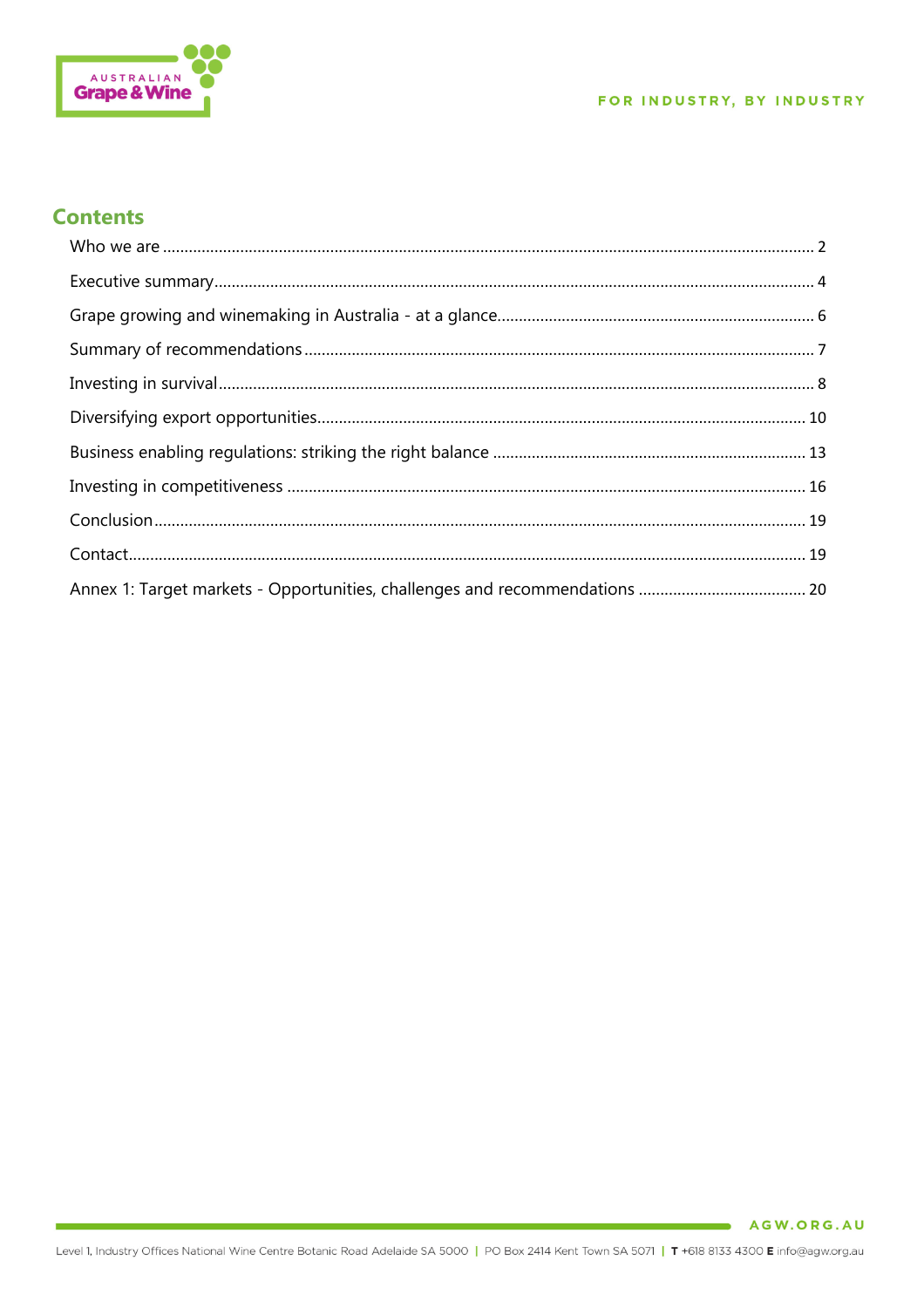### <span id="page-3-0"></span>**Executive summary**

Australian Grape & Wine's pre-budget submission for 2021-22 (PBS) is presented in the shadow of the most challenging year on record for Australian grape and wine businesses.

After years of drought, tinder dry forests were set ablaze, burning vineyards and winery facilities across the eastern seaboard, and particularly in the Adelaide Hills and Kangaroo Island. Smoke had a disastrous impact on businesses across eastern Australia, with many grape and wine businesses forced to make the difficult decision to abandon the 2021 vintage entirely – their one chance to produce wine for the year. The fires and smoke also led to significant reductions in regional wine-tourism during the summer holiday period, traditionally a time when wineries receive much needed cash flow from cellar door visitors, sales and events. In addition to smoke damage, many grape growers and winemakers had to deal with frost, hail and poor fruit set which, combined with fruit losses due to smoke, resulted in the smallest vintage for more than a decade (1.4 million tonnes).

Then COVID-19 caused cellar doors, restaurants, pubs and cafes across the country to close. For many businesses, this removed a primary route to market, with small, family-owned businesses hit particularly hard. While conditions were tough, we acknowledge the significance of the economic provisions made available to Australian companies and their employees during the pandemic, including the Australian Government's Job-Keeper program, which provided an essential lifeline for many businesses and employees in our sector.

In August China's Ministry of Commerce (MOFCOM) announced the initiation of anti-dumping and countervailing duties investigations against the Australian wine sector, which resulted in preliminary duties totalling up to 218.5 per cent for most Australian wine businesses<sup>1</sup>. This had the effect of making Australia's highest value wine export market, worth \$1.2 billion per year, unviable overnight. While the investigations are ongoing, the preliminary tariffs imposed on exporters are already causing immense strain along the supply chain.

If trade tensions with China continue, despite the efforts by the Australian Government and industry stakeholders to restore bilateral relations, and the preliminary tariffs currently in place become permanent, the likelihood of significant job-losses, likely in the tens of thousands, over the next decade is very high. The economic damage already being experienced will compound over time, and the severity of job losses and economic downturn would be felt most acutely in rural and regional Australia. Without assistance now, there is a real risk that a large number of grape and wine businesses will be forced to close permanently in the near future.

However, despite 2020 being a year of significant uncertainty and disruption for the grape and wine sector, there were some bright spots. We were thrilled to launch our long-term strategy for the industry, known as Vision 2050, in April. Developed by Australian Grape & Wine in consultation with the broader industry, Vision 2050 outlines the steps needed to ensure we will be a prosperous and self-reliant sector into the future. The sector also launched the [Sustainable Winegrowing Australia](https://member.sustainablewinegrowing.com.au/) program's official Trust Mark, which helps grape and wine businesses demonstrate their sustainability credentials and promote them to customers globally.

Another positive is the continued trend towards more responsible drinking in Australia. We were pleased to see the Australian Institu[te of Health and Welfare's National Drug Strategy Household Survey](https://www.aihw.gov.au/reports/illicit-use-of-drugs/national-drug-strategy-household-survey-2019/contents/summary) detail significant improvements in drinking behaviour across the community as a whole, and critically, in target demographic groups such as people under the age of eighteen and pregnant women. This shows our targeted messaging is working and drinking in moderation is becoming the new norm in Australia.

While these positives are worth reflecting upon, we recognise the immediate situation is dire for Australian grape and wine businesses, and without an investment from the Australian Government in the coming budget, more jobs will be lost, businesses will close, and the gains achieved in export markets and wine tourism in recent years

 $<sup>1</sup>$  Preliminary dumping duties ranged from 107 to 212 per cent, while preliminary countervailing duties ranged from 6.3 to 6.4 per cent.</sup>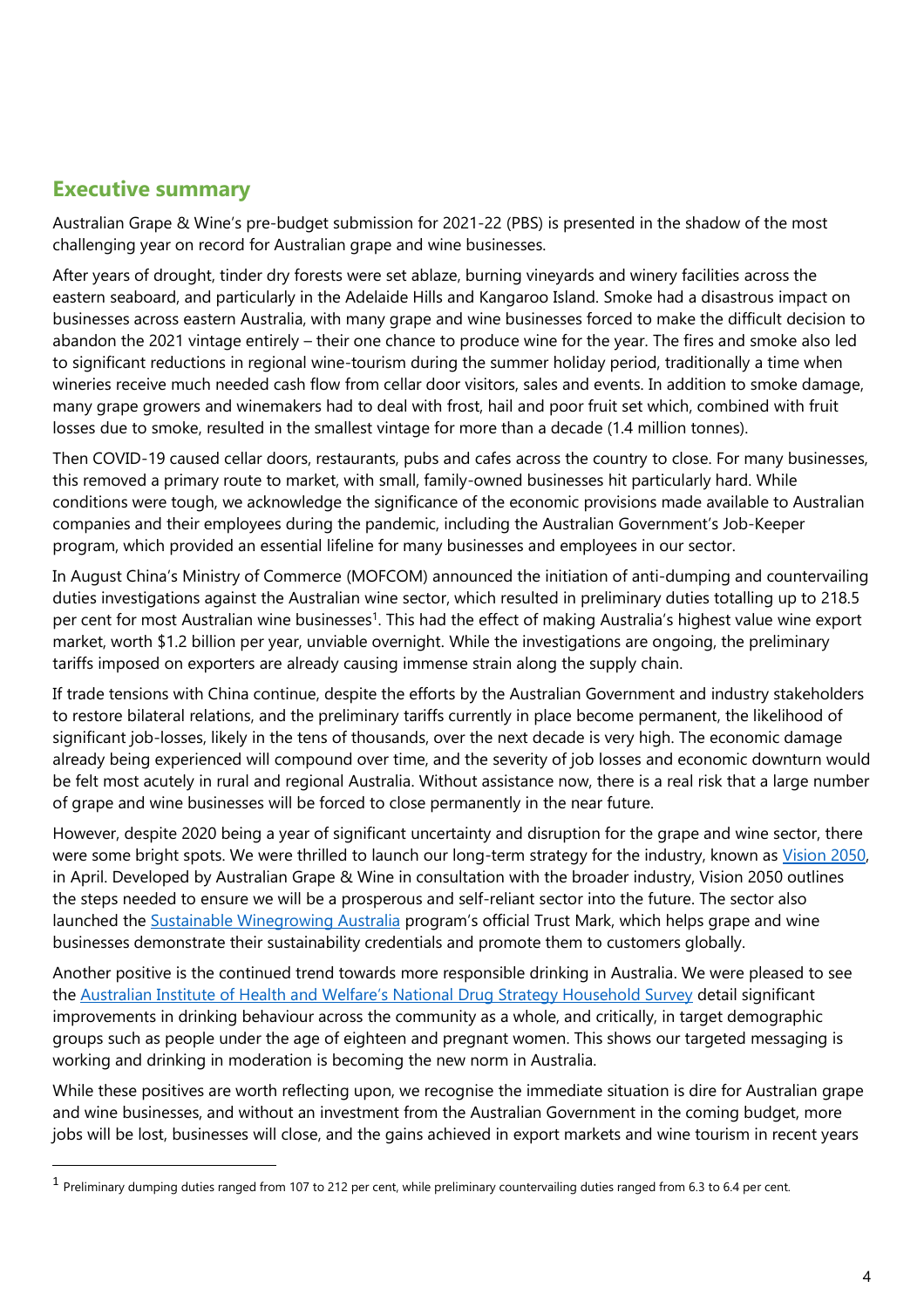will be eroded. This would fundamentally alter the size and shape of our sector and make our vision for 2050 very difficult to achieve. This will also be disastrous for the economies of rural and regional communities located across Australia's 65 wine regions.

We have never submitted a more important PBS. Industry is investing heavily in work to drive economic recovery, including in its effort to find new markets for wine exports and drive increases in domestic tourism. But we submit that Government investment now will extend and super-charge the work industry is doing and ensure grape and wine businesses can continue to underpin communities across regional Australia.

In the short term, the PBS calls for investment that will assist businesses to overcome the challenges presented by fires, smoke, frost, hail, poor fruit set, COVID-19 and China's preliminary tariffs, none of which are of our own making, but all of which have accumulated to threaten our survival as an industry. These recommendations focus on providing cash-flow to businesses and turbo-charging regional wine tourism.

The PBS focuses on the future of our export markets. There is a clear case for co-investment in diversifying our export footprint that leverages and builds on the Government's Agri-Business Expansion Initiative already in progress. There is no immediate substitute for the China market, but there is opportunity for strong growth across traditional and emerging markets in the short, medium and long term.

For these recommendations to have the impact that is required, industry and government must continue to collaborate to make sure regulatory settings are evidence-based, fit-for-purpose and business enabling. We need to invest in our competitiveness. Continued investment in Research and Development, burnishing our sustainability credentials and driving innovations in products, manufacturing and efficiency will underpin growth and profitability for grape growers and winemakers of all sizes.

It will also be important to ensure Wine Australia is funded appropriately. Wine Australia provides essential services in compliance, R&D, marketing and market and regulatory insights, all of which help Australia to maintain its place as a world leading wine producing nation. Due to the trade frictions we are experiencing with China, Wine Australia is forecasting a 37 per cent reduction in revenue for marketing and regulatory services in 2021-22 compared to its original budget. We would like the Australian Government to work with Australian Grape & Wine and Wine Australia to make sure Wine Australia is funded appropriately to ensure essential services and activities can continue be delivered for the sector in the future.

We firmly believe that Australian grape and wine businesses can overcome these enormous challenges, but we cannot do it alone. We need to commit to co-investing with the Government in the future of rural and regional Australia, and across the complex supply chain, by supporting grape and wine businesses to survive the onslaught of immediate challenges, drive recovery in the medium-term, and provide a platform for long-term success.

Australian Grape & Wine would welcome the opportunity to elaborate on the recommendations presented in this PBS at any stage.

Sandy Clark.

Sandy Clark Chairman Australian Grape and Wine Inc.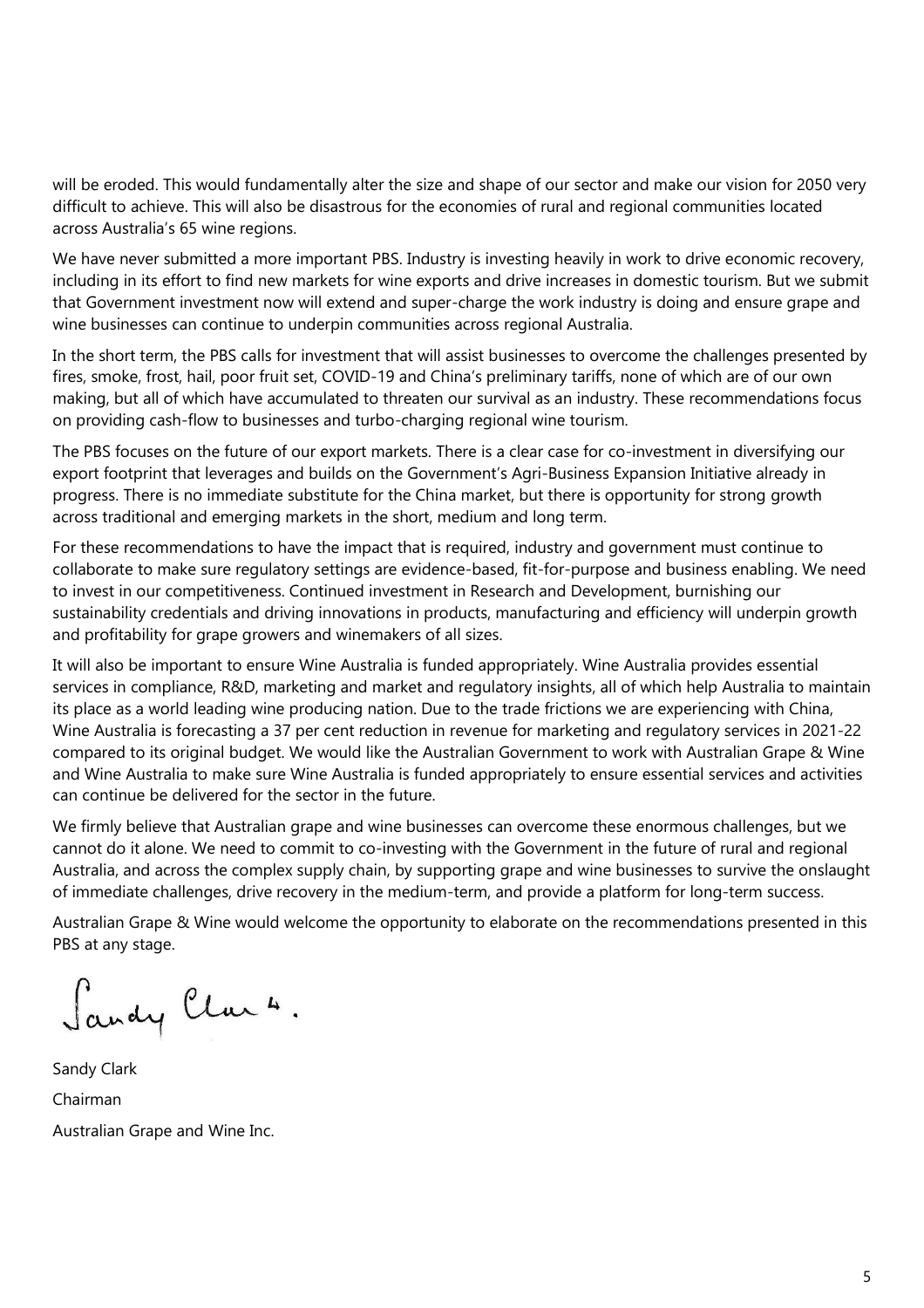### <span id="page-5-0"></span>**Grape growing and winemaking in Australia - at a glance.**

#### **Made in Australia**

- Grapes are grown in every state of Australia.
- Nearly 2,500 wineries across Australia.
- More than 6,000 wine grape growers across Australia.
- Sixty-five distinct wine regions, which we call geographical indications (GI).

#### **A pillar of regional economic prosperity**

- Grape growing, winemaking and wine-related tourism contributes \$45.5 billion to the Australian economy.<sup>2</sup>
- The sector supports more than 160,000 people across Australia (full and part time), the majority of which are located in rural and regional Australia.
- A magnet for regional tourism, with 8.3 million people visiting wineries in the year to March 2019, and with these people tending to spend more per visit than those who did not visit a winery.<sup>3</sup>

#### **Enjoyed globally – An export success story**

- Australia's fifth largest agricultural export.
- Currently the world's fifth largest wine exporter nation, behind Chile, France, Spain and Italy.
- Sixty-two per cent of production is exported.
- 771 million litres at a total value of \$2.998 billion exported in the year ending 30 September 2020.<sup>4</sup>
- This equates to 19.7 million glasses of Australian wine enjoyed overseas each day.<sup>5</sup>
- Every bottle of Australian wine sold overseas tells a story about rural and regional Australia.

#### **We are farmers…. amongst other things**

- Grape and wine businesses are unique in agriculture. We are a leading example of a locally grown and manufactured, value-added agricultural industry
- While we are farmers first and foremost, our business models reach consumers in ways other agricultural industries do not, including through our roles as restaurateurs, events planners, wedding hosts, tourism managers and accommodation operators.

<sup>2</sup> https://www.wineaustralia.com/market-insights/australian-wines-economic-contribution

<sup>3</sup> https://www.wineaustralia.com/market-insights/australian-wines-economic-contribution

<sup>4</sup> https://www.wineaustralia.com/news/media-releases/global-demand-is-steady-for-australian-wine

<sup>5</sup> https://www.wineaustralia.com/news/media-releases/global-demand-is-steady-for-australian-wine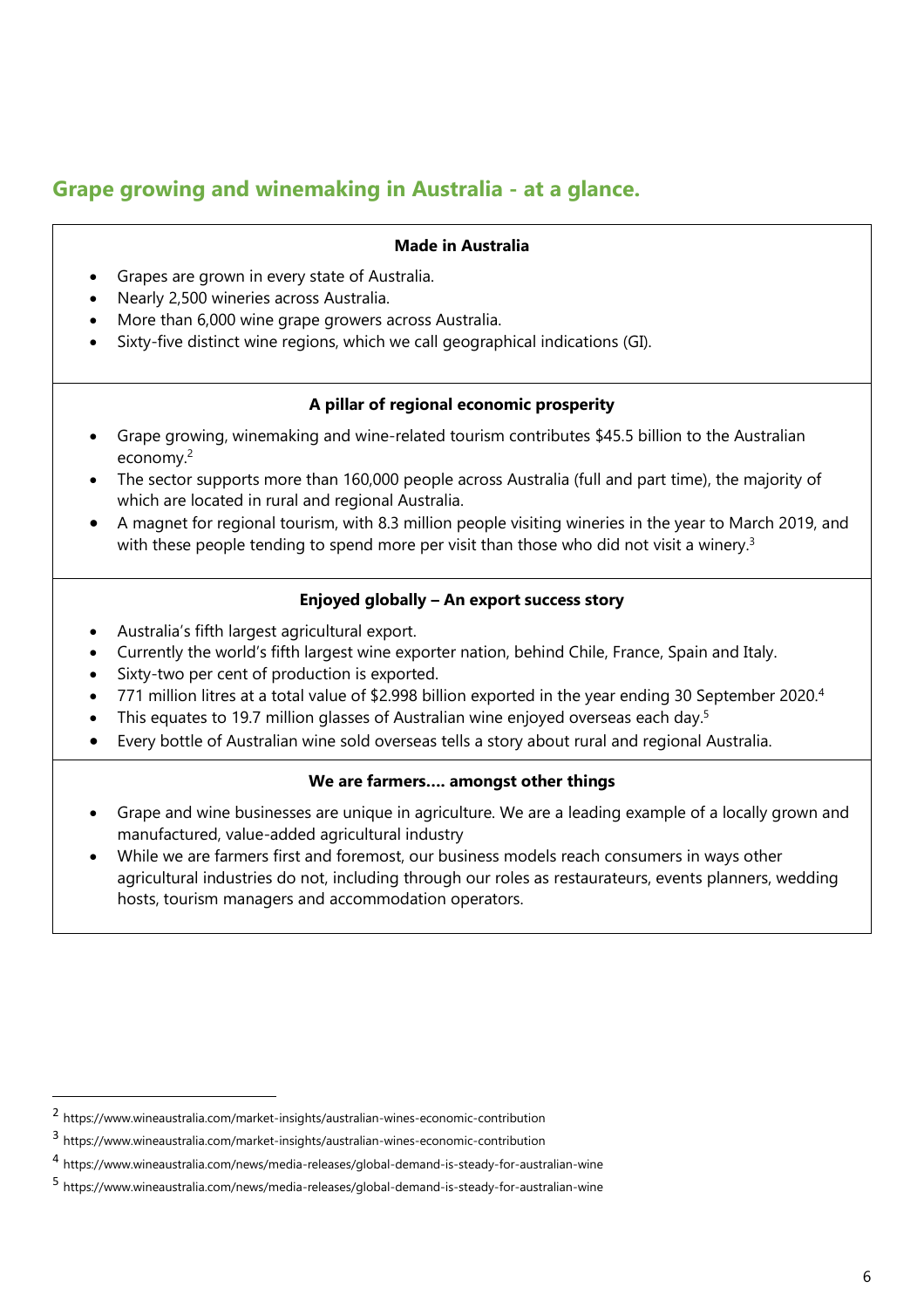## <span id="page-6-0"></span>**Summary of recommendations**

- **1) Direct investment in the wine sector:** The Australian Government to invest a total of \$7 million across financial years 2021-22 and 2022-23 in reimbursing Wine Export Charge Fees paid in 2019-20.
- **2) Policy recommendation:** Australian Grape & Wine supports the National Farmers' Federation proposal for a two-year waiver on export certification fees and recommends that this be extended to wine exports.
- **3) Direct investment in the wine sector:** Government to increase the pool of funding for the Wine Tourism and Cellar Door Grants scheme from \$10 million to \$20 million.
- **4) Policy recommendation:** Government to change the definition of a cellar door sale under the Wine Tourism and Cellar Door Grants scheme to include online direct to consumer sales from a wine business's website.
- **5) Direct investment in the wine sector:** Government to invest in a dedicated wine-focused tourism program to be delivered by Tourism Australia in consultation with Wine Australia, Australian Grape & Wine and state grape and wine industry associations.
- **6) Pan-agriculture investment:** Australian Grape & Wine endorses the National Farmers' Federation's recommendation for an investment of \$53.4 million over four years to enhance Australia's engagement in international forums and to fast-track the negotiation and creation of free trade agreements.
- **7) Policy recommendation:** Australian Grape & Wine encourages the Australian Government to work with industry and DrinkWise to design and implement effective co-investment in the future.
- **8) Policy recommendation:** Government commits to ensuring the wine industry is adequately consulted in the development of alcohol and health policy to ensure regulatory measures are effective, evidence-based, and representative of the lowest possible regulatory and financial burden for businesses.
- **9) Policy recommendation:** In the context of reviews into Australia's food system, we recommend Government recognises the importance of compliance costs, the interpretation of standards, and focusing on FSANZ's core task of assuring food quality and safety.
- **10) Policy recommendation:** Governments do not include wine bottles in existing, or future, CDS arrangements.
- **11) Policy recommendation:** No change to current taxation arrangements for wine, including the WET rebate.
- 12) Policy recommendation: No use of taxation or pricing measures in the context of public health objectives, which are better addressed by more targeted policy instruments.
- **13) Policy recommendation:** Government to pursue market based responses outlined in the Review of Interactions [between the EPBC Act and the Agriculture Sector](https://www.environment.gov.au/epbc/publications/review-interactions-epbc-act-agriculture-final-report) report.
- **14) Direct investment in the wine sector:** Government investment in promoting diversity and equality in the grape and wine sector through the Government's Women's Leadership & Development Program.
- **15) Direct investment in the wine sector:** Government to work with the University of Adelaide to co-invest in a new research winery at the Waite Campus.
- **16) Policy recommendation:** Maintain the status quo matching funding arrangements for Australia's rural R&D system, while seeking opportunities for greater collaboration between rural RDCs.
- **17) Policy recommendation:** Allow for instant asset write-offs for investments in agricultural technology.
- **18) Policy recommendation:** Australian Grape & Wine endorses NFF's call for new investments in improving digital connectivity in agriculture and across rural and regional Australia.
- **19) Trade and market access recommendations:** We strongly encourage the Australian Government to work with Australian Grape & Wine to consider how we can collaborate to implement the recommendations listed at **Annex 1**.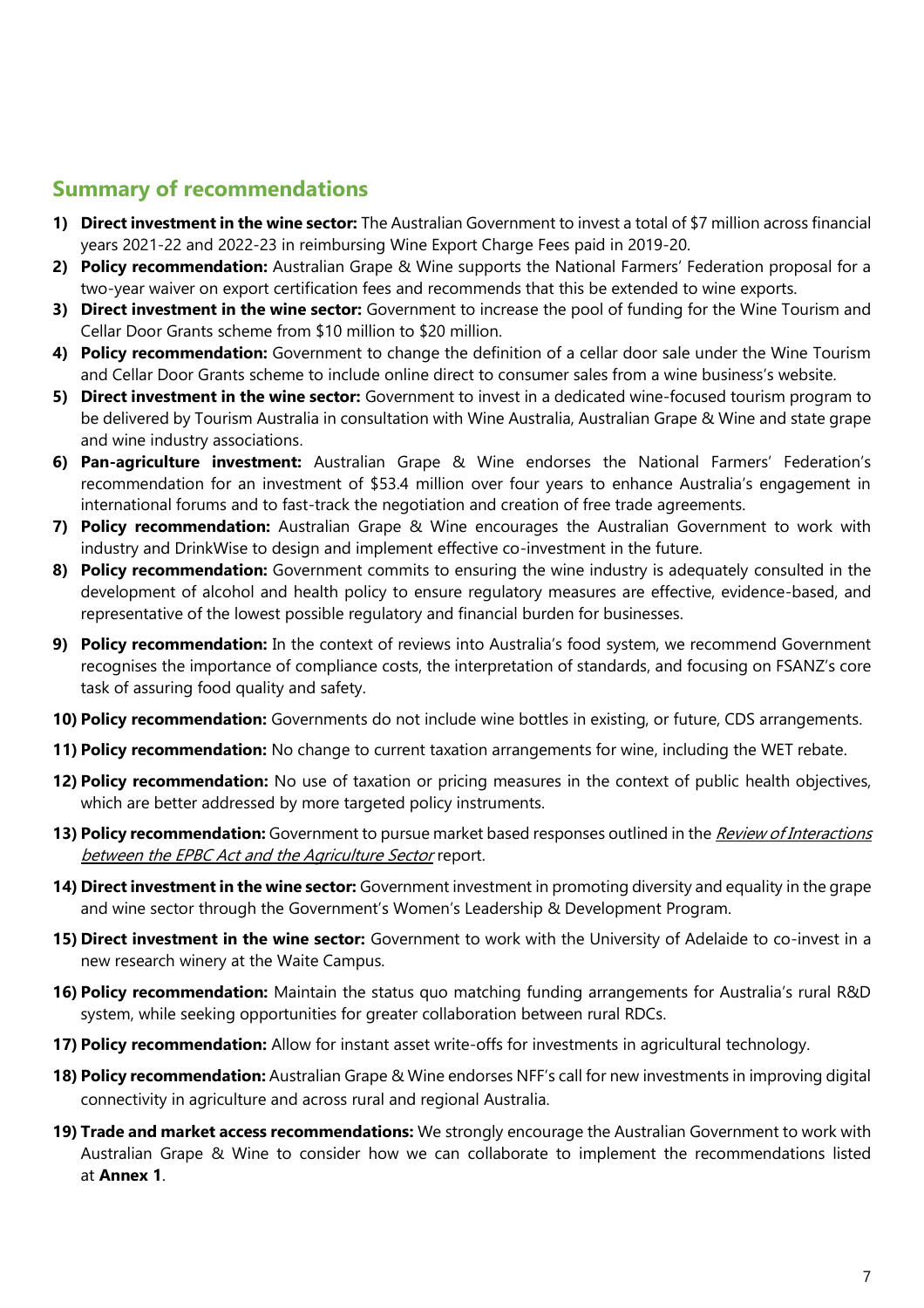### <span id="page-7-0"></span>**Investing in survival**

In April 2020, Australian Grape & Wine launched Vision 2050, a long-term plan which lays out the steps we need to take to reinforce a prosperous and self-reliant sector into the future. It provides our responses to growing international concerns around climate change, sustainable development, and international stability, while providing a platform for sustainable profitability. We were delighted to launch the bipartisan *Vision 2050* with the Minister for Agriculture, Drought and Emergency Management, the Hon David Littleproud MP, and the then Shadow Minister for Agriculture, the Hon Joel Fitzgibbon MP.

Since the launch of this document, the challenges of COVID-19 and China's preliminary import tariffs have turned the short-term outlook on its head. We remain confident that the long-term objectives of Vision 2050 strike the right balance for the industry, but to achieve these objectives, we must focus on ensuring the grape and wine sector can get through the immediate challenges it faces.

#### **Supporting exporters impacted by trade tensions with China**

Australian Grape & Wine is calling on the Australian Government to provide a dollar-for-dollar reimbursement of the Wine Export Charge<sup>6</sup> for businesses that exported in the 2019-20 financial year. This modest investment of approximately \$7 million over the next two years would provide much needed cash-flow to all exporting businesses, including those directly impacted by China's decision to impost preliminary tariffs.

We support this measure because it is targeted, responsible and time-limited. The money would flow directly to businesses with a proven capacity to export Australian wines, allowing them to re-invest in alternative markets in a way that works for them. However, it is imperative that this funding is not sourced from within Wine Australia's existing budget, which is under considerable strain due to the significant reductions in levy income.

To be clear, this is a modest proposal and not a solution to a potentially long-term issue. We estimate that most businesses would receive under \$20,000 per entity, but it is a small and practical investment that would help.

#### **Recommendation 1: The Australian Government invest a total of \$7 million across financial years 2021-22 and 2022-23 in reimbursing Wine Export Charge Fees paid in 2019-20.**

In addition to this, we also support the National Farmers' Federation's call for a two-year waiver on export certification fees in the forward years and recommend this be extended to wine export charges as well. However, as per our comment in relation to Recommendation 1, it is imperative that this money is not sourced from within Wine Australia's existing budget, which is under considerable strain.

#### **Recommendation 2: Australian Grape & Wine supports the National Farmers' Federation proposal for a two-year waiver on export certification fees and recommends that this be extended to wine exports.**

#### **Extending the Wine Tourism and Cellar Door Grants scheme**

Australian Grape & Wine supports the Australian Government's [Wine Tourism and Cellar Door Grants](https://www.wineaustralia.com/wine-tourism-and-cellar-door-grants) scheme, administered by Wine Australia. However, the scheme has been significantly over-subscribed with eligible producers receiving far less than the total capped figure for which they are eligible.<sup>7</sup>

<sup>&</sup>lt;sup>6</sup> The Wine Export Charge is a levy payable by Exporters of Australian wine. The Wine Export Charge funds Wine Australia's market development activities that are aimed at increasing the demand, sale and consumption of Australian wine both domestically and overseas. It is administered by Wine Australia.

 $<sup>7</sup>$  In 2019-20, 176 applications were submitted for the program and all submitted applications were deemed eligible for a total amount</sup> of \$15,442,693 (excl GST). This equated to an oversubscription of 35.16%. Due to the oversubscription, all eligible applicants received 64.84% of their eligible grant claim based on the notional wholesale selling price of their rebatable domestic cellar door sales.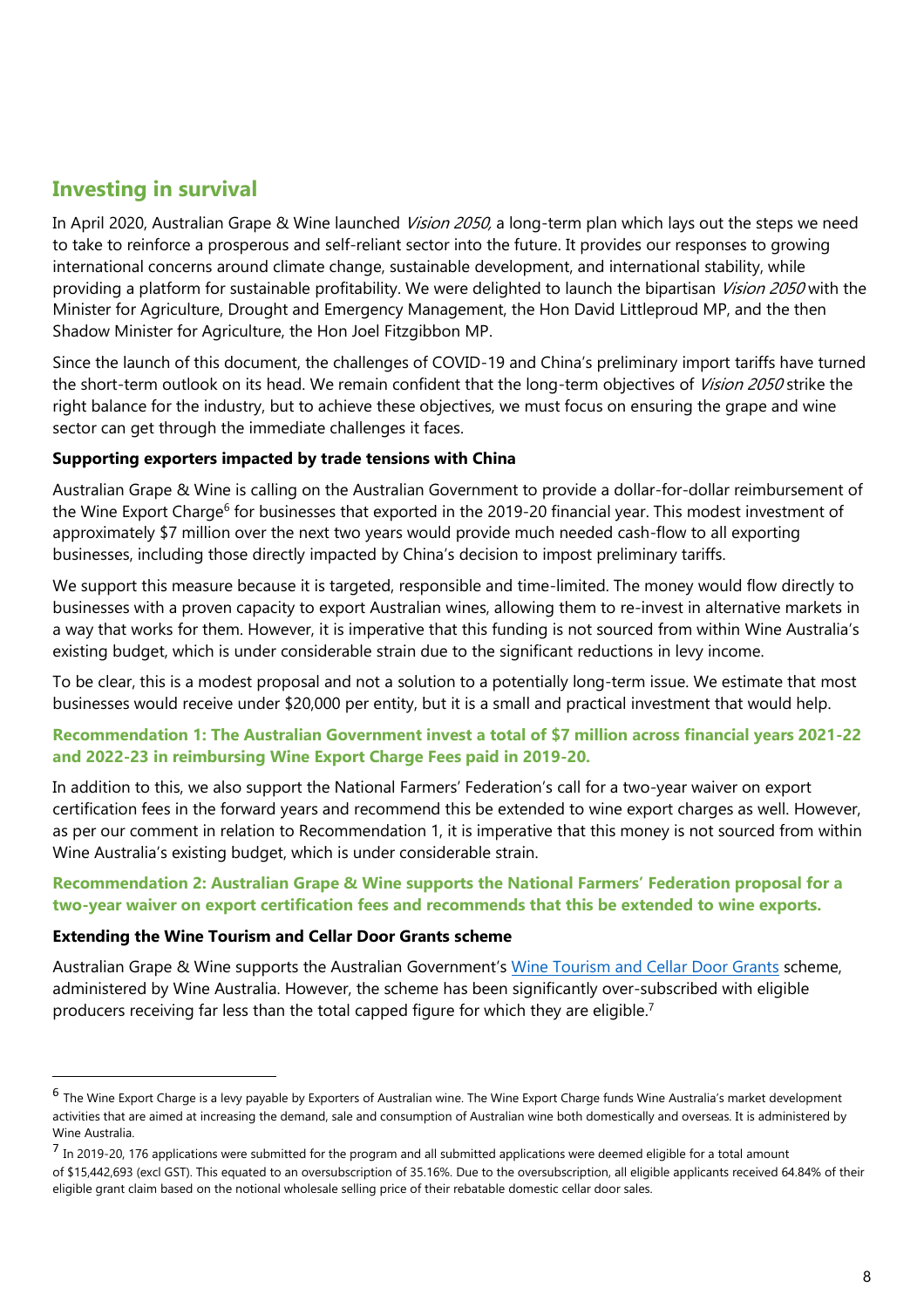We recommend the Government increase the pool of funding for eligible businesses, to ensure these businesses can capture the benefits of the scheme to the greatest extent possible. We also encourage the Government to look at options to change the definition of a cellar door sale to include online direct to consumer sales from a winery's website, as well as physical cellar-door sales. This is particularly important given the closure of physical cellar doors during COVID-19 and ongoing limitations on visitor numbers present cellar doors.

These amendments would be a significant driver of recovery for wine businesses across Australia's wine regions, with flow-on benefits for regional communities. It will enable businesses to retain staff, explore alternatives to exports to China and/or invest in improving their tourism and cellar door offerings.

**Recommendation 3: Government to increase the pool of funding for the Wine Tourism and Cellar Door Grants scheme from \$10 million to \$20 million.** 

#### **Recommendation 4: Government to change the definition of a cellar door sale under the Wine Tourism and Cellar Door Grants scheme to include online direct to consumer sales from a wine business's website.**

#### **Regional wine-tourism is critical to economic recovery.**

Our wine regions are a magnet for regional tourism, with 8.3 million people visiting wineries in the year to March 2019.<sup>8</sup> While 2020 was a challenging year in many respects, one silver lining for some wine regions (although not all) was an increase in regional tourism driven by COVID-19 related travel restrictions. Although as pointed out by the Australian Tourism Industry Council, border closures had significant negative impacts, many Australians visited a wine region in their own state for the first time in 2020, seeking out the diversity of wine and food experiences available at cellar doors, restaurants and regional centers.

Tourism is a driver of profitability for wine businesses. For smaller wine businesses in particular, direct to consumer sales at the cellar door and later on, through wine clubs and mailing lists, are their most profitable route to market. The economic benefits of these visits extend not just to the winemaker and the grape grower, but to the local café, restaurant, hotel, petrol station, bakery and sports club.

We echo the statement made by Australian Tourism Industry Council Executive Director Simon Westaway in his 13 January 2021 media release - "Measures by Federal and State Governments to constructively support and work with Australian tourism until local vaccination rates are high and the international border re-opens must occur".

We encourage the Australian Government to support regional tourism in Australia by developing a dedicated wine-focused tourism program to be delivered by Tourism Australia in consultation with Wine Australia, Australian Grape & Wine and state-based grape and wine industry associations. This could complement investments being delivered by state governments, such as South Australia, and drive tangible benefits across rural and regional Australia. We would be delighted to establish a working group to further develop this concept.

If we do not provide support to enable grape and wine businesses to survive, there is a high-risk that many of the small and medium sized businesses that contribute to the rich tapestry of our wine regions will exit the industry. Aside from being tragic for the business owners, a significant level of business closures could also drive a downward trend in regional food and wine tourism numbers. Visitors to Australia's wine regions enjoy the diversity of offerings at cellar doors, and if this diversity is diminished, tourists will potentially lose interest and choose alternative holiday destinations.

**Recommendation 5: Government to invest in a dedicated wine-focused tourism program to be delivered by Tourism Australia in consultation with Wine Australia, Australian Grape & Wine and state grape and wine industry associations.** 

<sup>8</sup> https://www.wineaustralia.com/market-insights/australian-wines-economic-contribution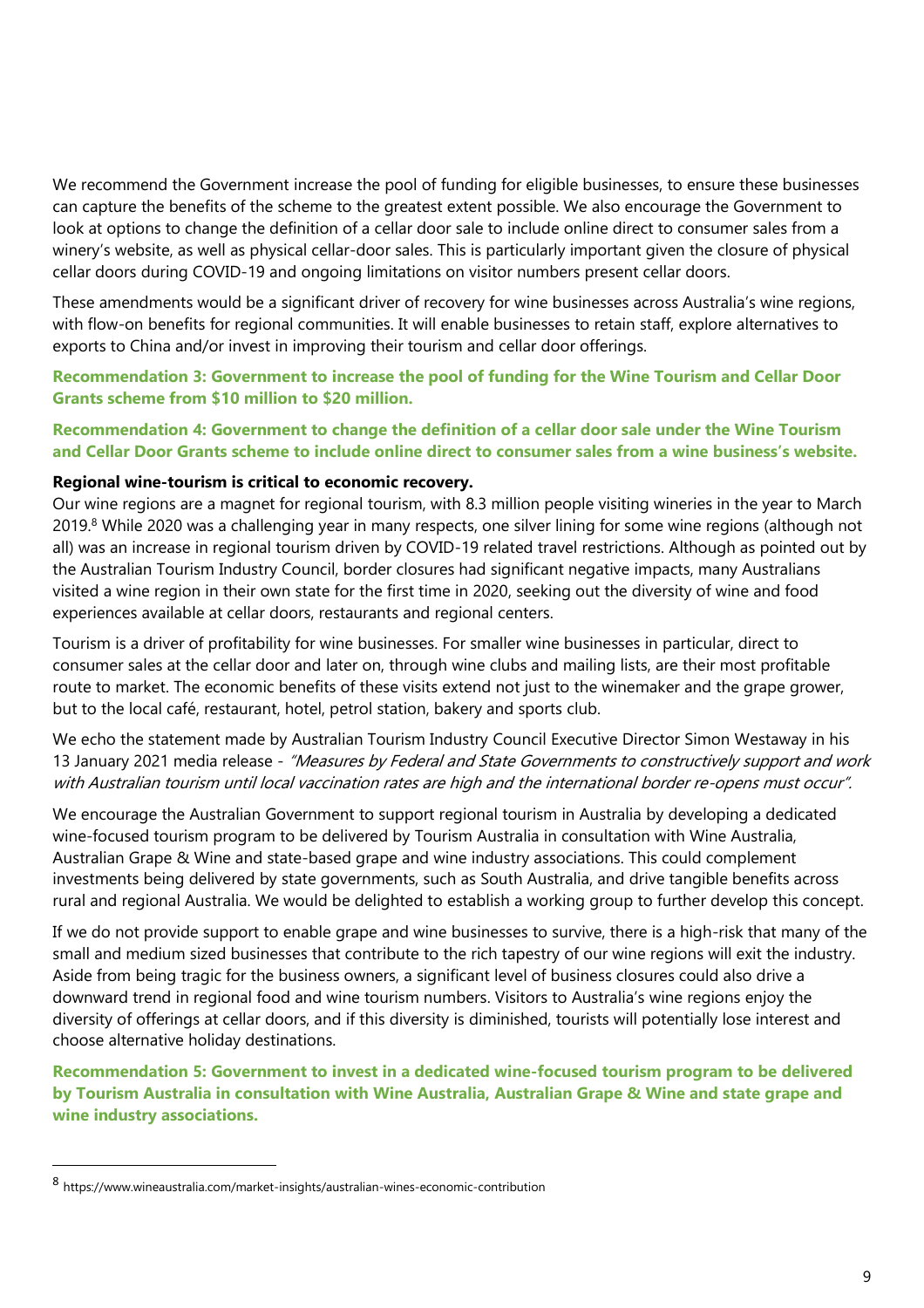# <span id="page-9-0"></span>**Diversifying export opportunities**

Exports are key to the profitability of Australian grape and wine businesses. Historically, our ability to attract consumers around the world has been driven by our reputation for producing wines of the highest quality, our clean and green image, and our willingness to embrace innovation. But attracting consumers is only part of the story. Our work with the Australian Government over many years to improve market access outcomes through free trade agreements (FTAs), multilateral engagement and technical and regulatory cooperation, has underpinned the ability for businesses to invest in entering markets with confidence.

Unlike many of our key competitors, Australia's export success story has not been driven by subsidies, or a comparatively lower cost base. Science, innovation, and collaboration have driven our rise to becoming the world's fifth largest wine exporting nation.

We welcome the Australian Government's announcement of its Agri-Business Expansion Initiative in December 2020, which provides a great first step towards helping the agriculture sector diversify its export footprint and recover from the challenges posed by current trade tensions. We hope The Australian Government will allow organisations such as ours to provide in-kind contributions when participating in programs under the initiative. This is particularly important for Australian Grape & Wine, as we have spent considerable reserves in responding to China's anti-dumping and countervailing duties investigations.

#### **The case for investing in diversification**

The recent decision by China's Ministry of Commerce (MOFCOM) to impose preliminary [dumping](https://agw.org.au/assets/media/Australias-wine-sector-disappointed-by-antidumping-tariff-271120.pdf) and [countervailing](https://agw.org.au/assets/media/MEDIA-RELEASE-CVD-preliminary-determination-December-2020.pdf) duties, equating to total duties of more than 218.5 per cent for some exporters, has brought the need to diversify Australia's wine export footprint into sharp focus. While MOFCOM's investigations are ongoing, the preliminary duties have made the \$1.2 billion China market unviable for Australian wine exporters.

The business focus on China is understandable. China offered a growth and value proposition that no other export market could compete with, and as a result, Australian wine exports grew from less than \$15 million in 2005 to \$1 billion in 2019. This was partly driven by the signing of the China Australia Free Trade Agreement (CHAFTA) in 2014, which at the time, businesses believed provided the stability and certainty required to make significant investments in supplying Chinese consumers with the wines they desired. Should market conditions improve, we would expect China to re-emerge as an important market for Australian producers, although the recent actions have undoubtedly changed the risk profile of the market for many businesses.

Over this same period, we have continued to export to more than 115 markets globally and remain a key provider of wines across a broad range of traditional wine markets, particularly in North America and the United Kingdom, Europe and North Asia. The domestic market in Australia has also been a key focus, retaining its position as the single largest market for sales of Australian wine. However, growth in these markets has been incremental at best. We raise this point in response to suggestions that Australian grape and wine businesses have 'put all their eggs in the China basket'. This is a simplistic and inaccurate assessment of a much more complex market environment.

With the China market likely to be unviable in the short-medium term, it is incumbent on the grape and wine industry to work closely with the Australian Government to co-invest in expanding our export footprint. To be clear, we recognise that there is no other market, or grouping of markets, that currently offer the same growth as seen in China in recent years. But there is opportunity for strong incremental growth, across a range of traditional and emerging wine markets on which we can capitalise. Neither wine businesses, nor governments, can drive this growth alone. We must reinvigorate our efforts to improve the export environment, through targeted funding for marketing and promotional activities in the short term, and improving market access in the medium to long term.

If we do not make this effort to mitigate the negative impacts of the disruption we're experiencing in the China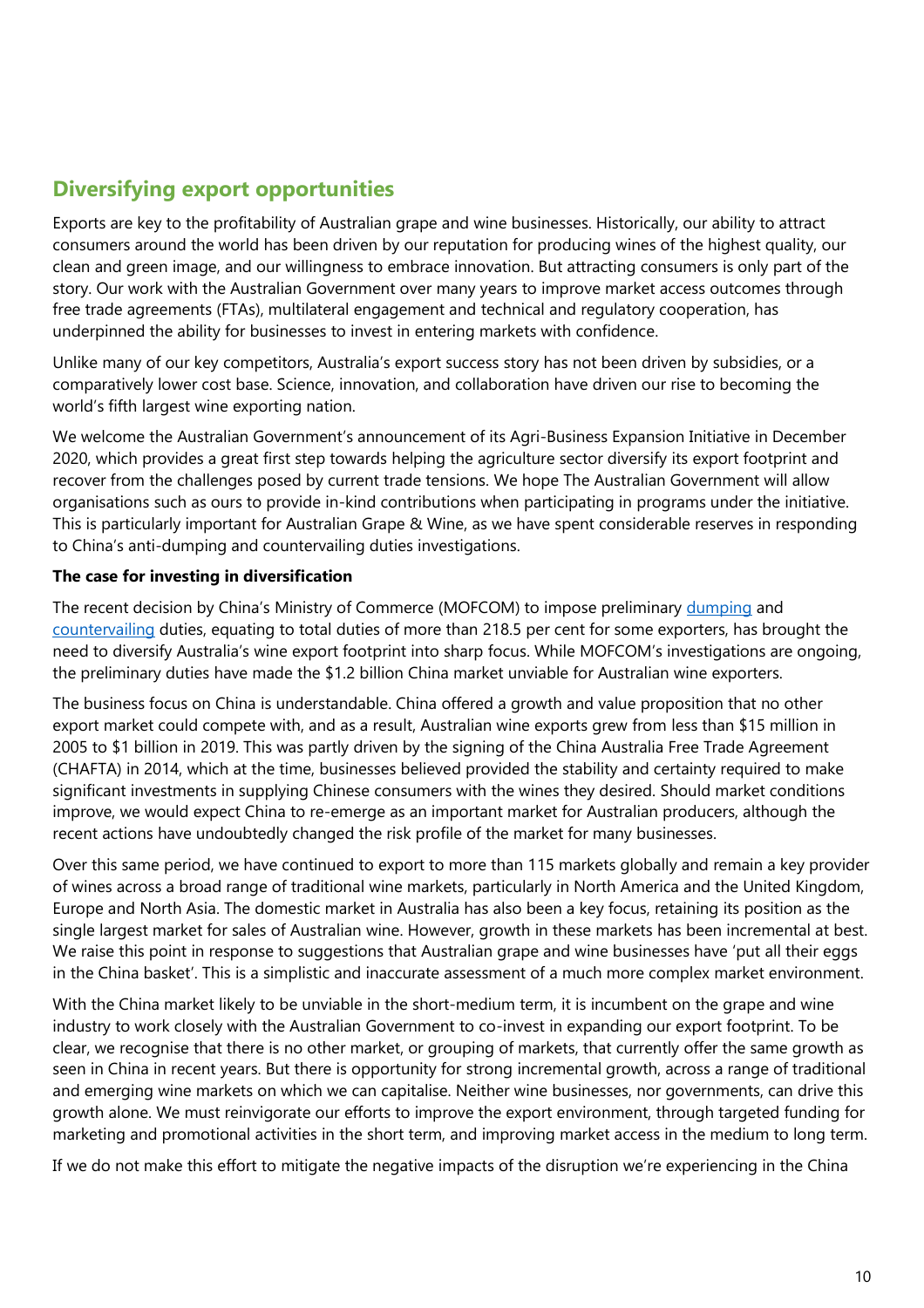market, the likely ramifications for Australian grape and wine businesses will be felt for generations. The potential for a return to structural oversupply is real, with a high-likelihood that we would see grape prices dropping to the point of becoming uneconomic. For some wine businesses, the likely flood of wines on the domestic market will make an already competitive market unviable, potentially forcing the closure of a significant number of wine businesses. If this eventuates, the flow on impacts across regional Australia are potentially disastrous, with widespread job-losses, a reduction in regional tourism stemming from fewer wineries to visit, and a resultant drop in expenditure in the hotels, restaurants, cafes and other businesses reliant on wine-tourism for their survival.

#### **Long term-market access work is critical**

In working to diversify our exports it will be critical that we take a long-term, strategic approach to improving market access. In key emerging markets, such as India, we need to increase collective effort to develop a business enabling regulatory and political environment as soon as possible. This will require a sustained investment from both Government and industry, and a commitment to a 'team Australia' approach in which industry and governments (Commonwealth, State and Territory) work to coordinate efforts as effectively as possible.

There is also opportunity for the Australian wine industry to work more closely with burgeoning wine industries in emerging economies. By engaging in technical cooperation and information exchanges, for example, we open new lines of dialogue, gain a better understanding of local industry concerns (and how this manifests politically), and share our experience in production, innovation, sales and marketing, to improve the reputation of the local industry and hopefully grow the size of the wine market in the process. This strategy may be particularly important in our effort to reopen the China market.

Australian Grape & Wine has analysed the opportunities and challenges present in a range of markets that wine businesses will be targeting for diversification. These are presented at **Annex 1**.

#### **Trade Agreements remain the best driver of growth in trade**

Australian Grape & Wine is a strong advocate of comprehensive, high-quality, mutually beneficial free trade agreements. These agreements provide certainty for exporters and allow countries to deepen their economic and trade ties, opening up opportunities for trade and other forms of cooperation. We are particularly supportive of efforts to fast-track the proposed agreements with the United Kingdom, India and the European Union. We are also supportive of work to contemplate the potential expansion of the Comprehensive and Progressive Agreement for Trans-Pacific Partnership (CPTPP) to incorporate new members such as the United States of America, the United Kingdom, Taiwan and other economies that meet the standards and philosophical commitment to free and open trade required by CPTPP.

In saying this, it is also critical that the Australian Government continues to stand-up for the rights of Australian producers to use long-standing, internationally recognised grape variety names such as Prosecco, Montepulciano and others. We will actively oppose a trade agreement with the EU that does not protect these interests.

#### **International cooperation improves global trade in wine**

Like the Australian Government, Australian Grape & Wine is committed to doing what it can to support and strengthen the multilateral rules-based trading system. We are proud of our long and productive history of engaging in various international fora in support of this commitment and encourage the Australian Government to continue its investment and philosophical commitment to free and open trade.

Of particular interest to Australian Grape & Wine is ensuring the Australian Government continues to invest in organisations such as the International Organisation of Vine and Wine (OIV) and the World Wine Trade Group (WWTG), both of which involve government-industry delegations that seek to develop international technical standards and protocols that enable transparent, rules-based trade in wine. Chief Executive of Australian Grape &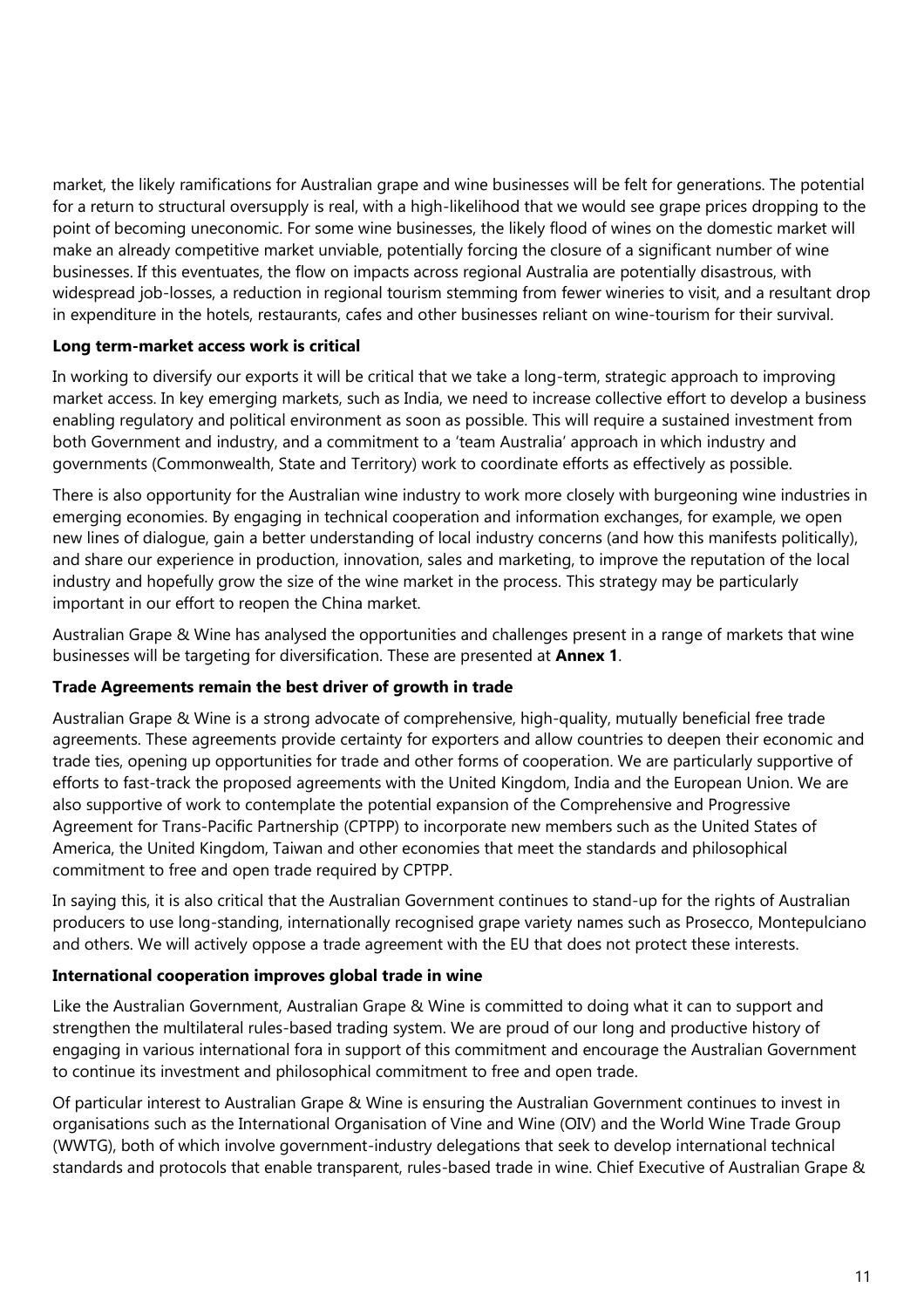Wine, Tony Battaglene, is a candidate for the OIV Presidency in 2021, providing a potentially unique opportunity to positively influence the international regulatory landscape for wine and strengthen trading relationships with other wine producing nations. We appreciate the Australian Government's support for Mr. Battaglene's candidacy.

Another government-industry collaboration is the APEC Wine Regulators' Forum, within which relatively modest investments in time and resources, has paid dividends in the form of simplified and improved regulatory settings, particularly in emerging APEC economies. We strongly encourage the Australian Government to continue to provide its support to these groupings, just as we commit to doing so as an industry.

The OECD will continue to provide a platform in which Australia can promote the benefits of a free, rules-based multilateral trading system. This will require ongoing engagement and leadership from Australia, to drive an agenda that works in the interests of advancing the interests of a free and open market for agricultural trade.

Critically, the issues Australian grape and wine producers face in export markets are not confined to our sector. There are a variety of common concerns, barriers and complexities that wine exporters share with the broader Australian agriculture sector. Australian Grape & Wine will continue to work closely with counterparts across other agricultural industry groups to ensure the Australian Government has a clear understanding of the priorities from not only a grape and wine perspective, but across the pan-agriculture community.

With this in mind, we echo the National Farmers' Federation's (NFF) recommendation for \$53.4 million over four years for additional resourcing for the Department of Agriculture, Water and the Environment (DAWE) and the Department of Foreign Affairs and Trade (DFAT) to enhance their capacity to participate in international forums. This investment should be aimed at bolstering Australia's work to engage in and improve the rules-based multilateral trading system, and focus on non-tariff barriers in agricultural trade, and should be accompanied by dedicated in-market support in conjunction with Austrade to promote Australian wine businesses overseas.

With regard to international standard setting bodies, it is important that industry is represented appropriately. That's why we share NFF's view that additional funding should be made available to enable a greater level of attendance by industry experts in meetings focused on international cooperation and negotiation.

This investment would also increase the number of experts Australia has on the ground in target markets, by funding additional agricultural counsellors and other officials.

#### **Recommendation 6: Australian Grape & Wine endorses the National Farmers' Federation's recommendation for an investment of \$53.4 million over four years to enhance Australia's engagement in international forums and to fast-track the negotiation and creation of free trade agreements.**

#### **The future of the China relationship**

Australian Grape & Wine is hopeful that the governments of Australia and China can repair the bilateral relationship soon. We recognise and appreciate the Australian Government's efforts to work towards this goal by seeking to engage in dialogue with their Chinese counterparts in recent months.

Australia's grape and wine sector has taken steps to engage with the Chinese wine industry and will work to ramp-up these efforts in the coming months. As a first step, we will seek an industry-industry dialogue to share information about our respective industries and seek areas of mutual concern. We believe this has the potential to build good-will and could lead to other activities in the future, regulatory and technical exchanges, and coinvestments in growing the wine market in China. This may assist the Government in the long term by strengthening business and community links between our nations, laying the groundwork for more engagement, both formal and informal, at the political level.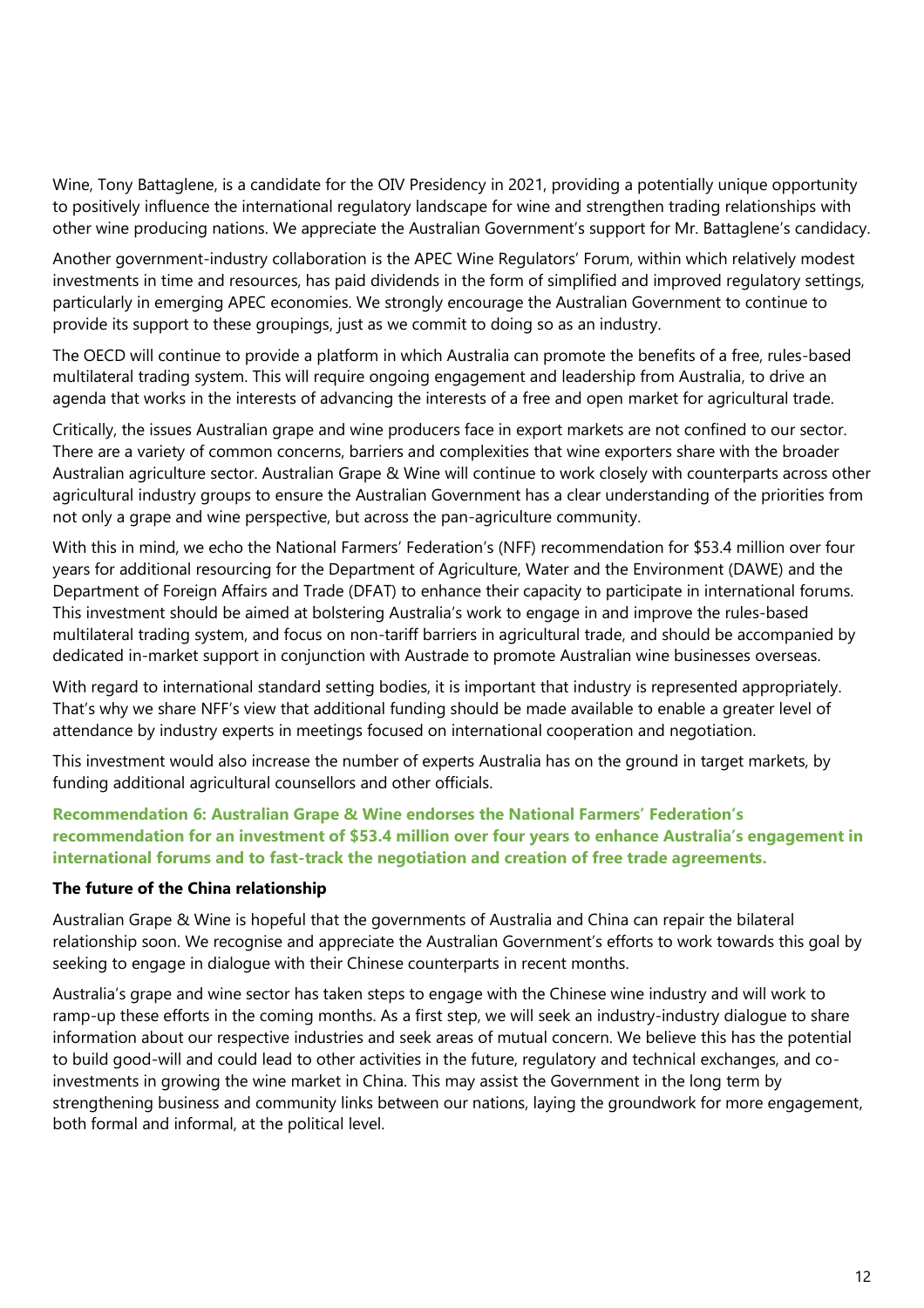## <span id="page-12-0"></span>**Business enabling regulations: striking the right balance**

The opportunities for recovery and growth highlighted above are heavily reliant on working to ensure our businesses can remain competitive here in Australia. Striking the right regulatory balance is central to the competitiveness of the sector.

Grape and wine businesses operate in a complex maze of federal, state and local government regulations extending across the full production and supply chain from agricultural production, on-site manufacturing, onsite packaging, food handling, export, workforce, transport and logistics, to cellar door sales and restaurant services.

Australian Grape & Wine understands the need for regulation. Indeed, we support the development and implementation of well-designed, evidence-based regulations that are fit for purpose. But we are concerned about the potential for increasing instances of both regulatory creep and divergence across jurisdictions.

#### **Health – general**

Australian grape and wine businesses are proud to contribute to a long-standing food and wine culture which brings pleasure to consumers around the world and economic benefits to rural and regional communities. But we also acknowledge that the overconsumption of alcohol can cause serious social and health problems. This needs to be addressed through targeted programs, in collaboration with government, industry and health professionals.

As noted in the executive summary, drinking in moderation is the new norm in Australia. The Australian Institute for Health and Welfare (AIHW) notes in its National Drug Strategy Household Survey that:

- the level of binge drinking in Australia is falling
- the rate of underage drinking is declining
- more Australians are abstaining from alcohol while pregnant and
- Australians are drinking less frequently.

This is great news for Australia, and very much welcomed by the wine sector. It demonstrates that the sustained approach taken over the last decade to promote positive changes in the drinking culture in Australia, through organisations such as **DrinkWise Australia**, are having a real impact and cutting through with consumers. For example, through the National Wine Foundation (NWF), the sector has invested \$400,000 in DrinkWise Australia's Fetal Alcohol Spectrum Disorder (FASD) Awareness Program. By promoting an enduring message of abstinence from alcohol when pregnant, across multiple channels and settings that reflect the lived experience of women, their partners, families and friends, DrinkWise has helped raise awareness of FASD and has helped contribute to the significant increases in pregnant women abstaining from alcohol – from 40% in 2007 to 65% in 2019.<sup>9</sup>

DrinkWise is also working closely with Australian Grape & Wine to roll out a range of engaging materials to promote the importance of drinking in moderation when consumers visit a cellar door or wine festival. The materials allow consumers to track their intake of standard drinks and manage their overall consumption when visiting multiple cellar doors. These activities are targeted, evidence-based and effective, and supported by a broad cross-section of stakeholders.

Australia's national alcohol strategy recognises that preventing and minimising alcohol-related problems cannot be achieved by governments alone and that coordination and collaboration across jurisdictions, portfolios and the community is essential. It specifically recognises that the alcohol industry, retail and hospitality industries, advertising, broadcasting and sporting industries play a significant role in Australia's economy and social fabric.

The DrinkWise model is based on an inclusive collaborative approach with influential corporate and for-purpose partners. Australian Grape and Wine's long-term support has allowed DrinkWise to take a generational approach

<sup>9</sup> [https://drinkwise.org.au/our-work/drinkwise-fasd-awareness-program/#.](https://drinkwise.org.au/our-work/drinkwise-fasd-awareness-program/)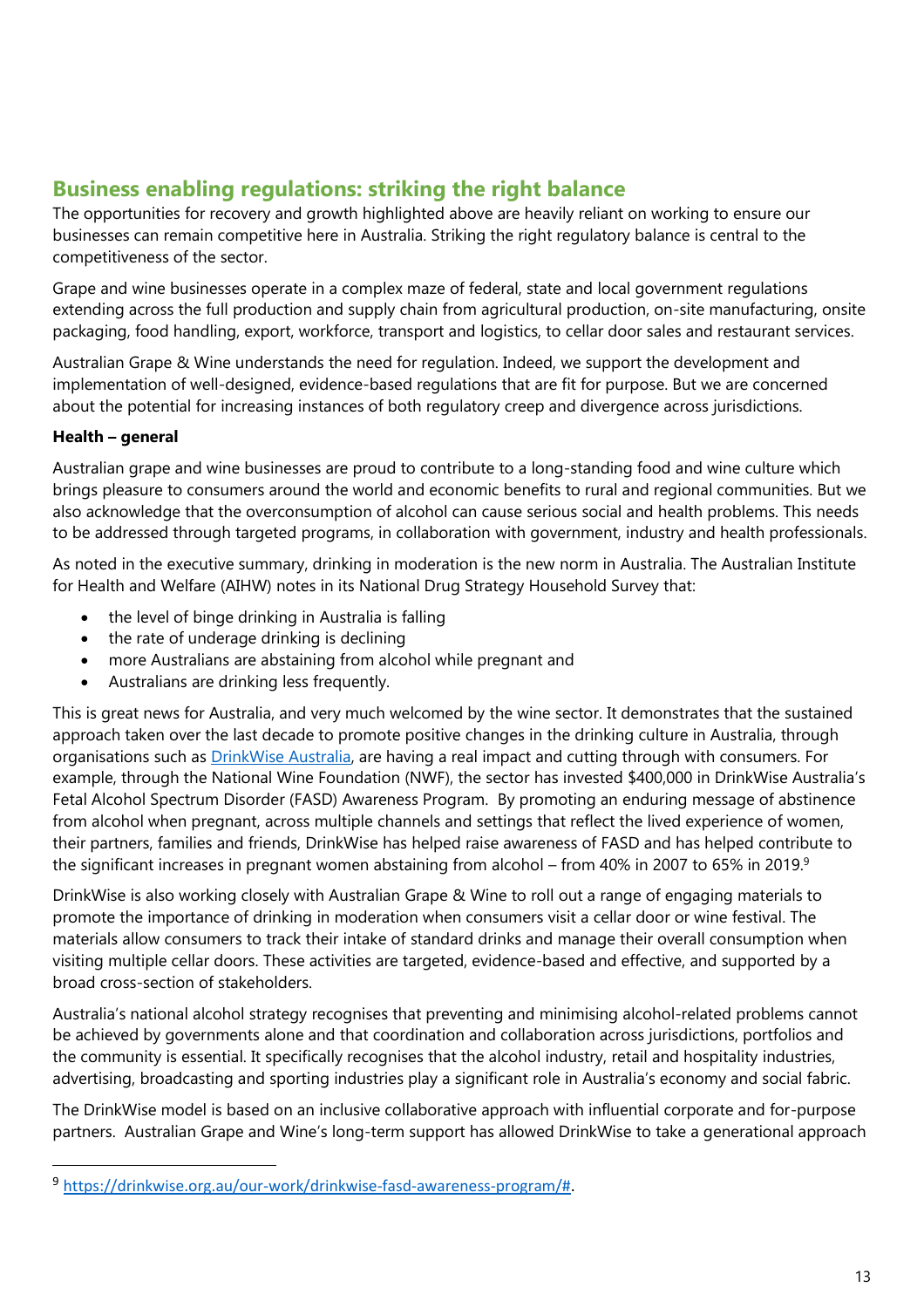to research programs and communications, essential for achieving lasting behavioural and cultural change. Australian Grape & Wine is committed to continuing to support the work of DrinkWise, and we encourage the Australian Government to work with DrinkWise to consider options for future co-investments with industry.

#### **Recommendation 7: Australian Grape & Wine encourages the Australian Government to work with industry and DrinkWise to design and implement effective co-investment in the future.**

We also understand that there is more work to do to further positively change our drinking culture. Australian Grape & Wine recognises there are some people who misuse alcohol, and that harmful patterns of consumption lead to health problems and other social costs. We also accept that government has a role to play in designing health policies to address dangerous drinking. We are committed to working to achieve a safe drinking culture in Australia, but we need to have a seat at the table when policies to achieve this aim are being designed.

#### **Recommendation 8: Government commits to ensuring the wine industry is adequately consulted in the development of alcohol and health policy to ensure regulatory measures are effective, evidence-based, and representative of the lowest possible regulatory and financial burden for businesses.**

#### **Health – Food Standards Australia New Zealand (FSANZ)**

Australian Grape & Wine understands the importance of FSANZ, as the manager of schemes designed to safeguard the food we eat. We note the 2019 agreement of the Ministerial Forum on Food Regulation to review the entire food regulatory system, and that Australian Grape & Wine is engaging in the consultation process to help achieve this objective.

We are supportive of a modernisation agenda that is committed to considering how industry and government and work together to make the food regulatory system work better for everyone. We have expressed our concern that FSANZ is experiencing "mission creep", with its functions growing beyond its core objectives of including food safety to include a range of other activities aimed at driving public health objectives and behavioral change. A lack of capability or willingness to provide interpretations of food standards or even develop statements of intent for the Standards FSANZ designs is another ongoing frustration for business, along with what seems to be a significant lack of understanding about the true costs of label changes and compliance costs to industry. This modernisation agenda provides an opportunity to improve the food system and we are committed to working with FSANZ and other stakeholders to make this happen.

We hope the review of FSANZ and Australia's food system leads to positive and meaningful change and will continue to engage as positively and constructively as possible to reach this outcome.

#### **Recommendation 9: In the context of reviews into Australia's food system, we recommend Government recognises the importance of: compliance costs; the interpretation of standards; and focusing on FSANZ's core task of assuring food quality and safety.**

#### **Health- Energy labelling**

Australian Grape & Wine is currently engaging with Food Standards Australia-New Zealand (FSANZ) in its consideration of how producers can inform consumers about energy, sugar and carbohydrate contents of alcoholic beverages. We look forward to continuing to engage in this consultation process, and support the concept of providing transparency and helping consumers to make informed choices based on the latest scientific evidence available. We note that many wine companies are already providing energy information via their own websites, and believe FSANZ should be open to dynamic and innovative solutions (such as QR codes) to achieve the objectives of improving the ability of consumers to make informed choices. As we saw from the 2020 decision of the Ministerial Forum on Food Regulation's decision to impose the most expensive and burdensome form of [pregnancy warning label](https://agw.org.au/assets/media/Pregnancy-warning-Decision-FINAL-170720.pdf) put to it, label changes can be extremely costly, putting further pressure on the viability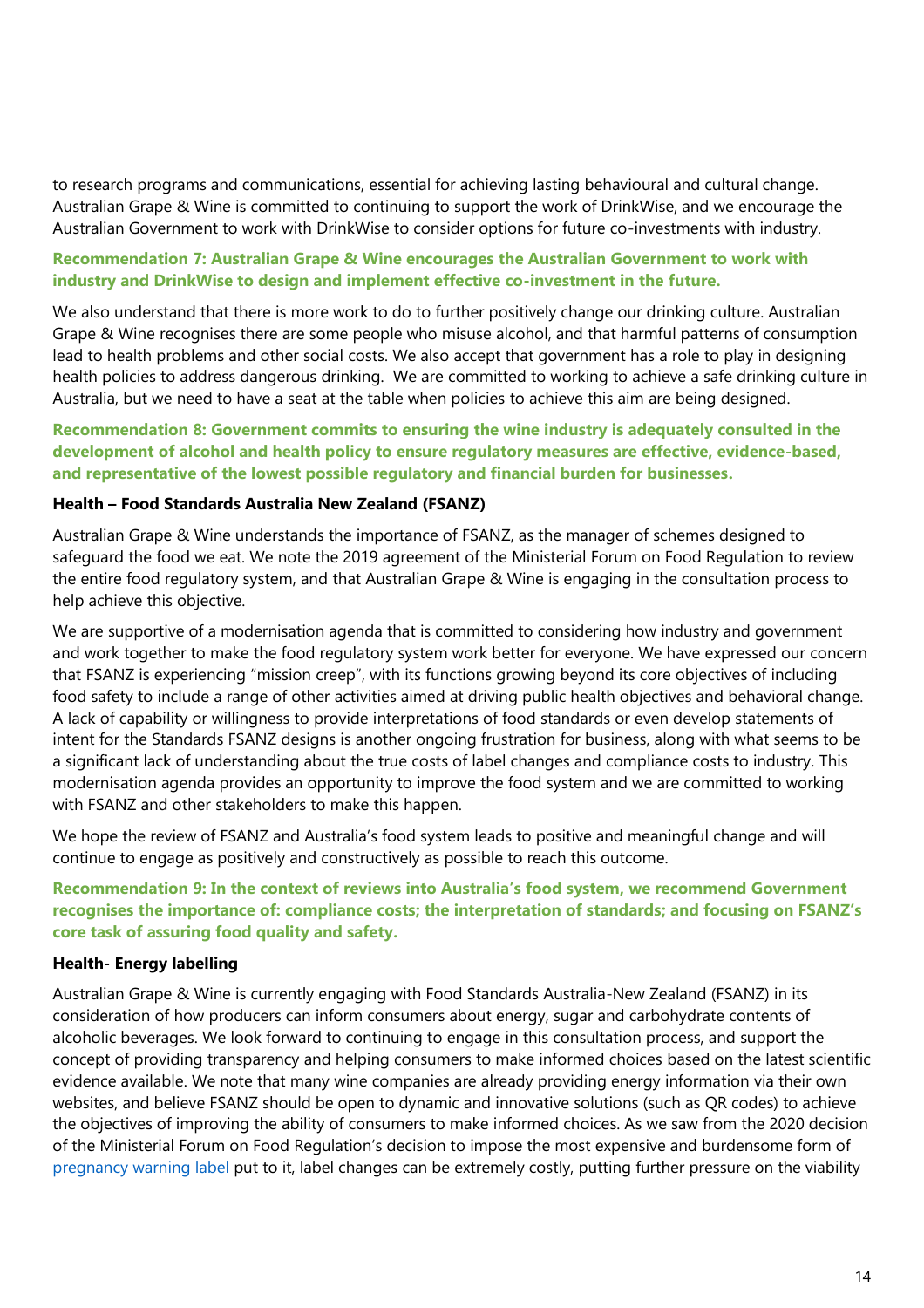of wine businesses in what is already an extremely difficult period. Further to this, adding more content to an already crowded back panel is more likely to disengage consumers from the message than generate the behavioral response desired by policy makers.

#### **Container Deposit Schemes**

The Australian grape and wine sector has a long history of working to reduce the impact of waste across its supply chain, with the majority of waste now recycled, reused or managed in a most efficient and cost-effective manner available. We have worked closely for many years with the Australian Packaging Covenant Organisation (APCO), with which we share the mutual objective of working with government to manage and minimise the environmental impacts of packaging in Australia. This commitment to action ensures we are well placed to comply with the requirements of the new recycling and Waste Reduction Act 2020, which became law on 17 December last year.

Our commitment to improving waste and recycling outcomes across the supply chain is clear. However, Australian Grape & Wine is firmly opposed to the introduction of container deposit schemes (CDS) which include wine bottles. Our opposition is based on the fact that such a CDS would be enormously costly and burdensome to businesses, while providing little-to-no benefit to the recycling rates of wine bottles.

Most Australian states and territories manage, or will soon implement, CDS arrangements. In all cases, wine bottles are excluded from arrangements, as CDS's were established with the objective of reducing the amount of beverage containers in the public litter stream, and wine bottles do not tend to contribute to this stream in any meaningful way. Indeed, wines are almost always consumed either in the home, or licensed venues, after which they are recycled via the kerbside collection system and make up less than 1 per cent of the public litter stream.

South Australia is currently reviewing its CDS and is considering the merits of including wine bottle in the scheme. The South Australian Wine Industry Association (SAWIA) has estimated that if wine bottles were included in South Australia's CDS, the costs to wine businesses would be approximately 28 cents per bottle (including the container refund, registration fees, record keeping and compliance costs). Further to this, label redesign costs would add an estimated 16 cents to this figure. This equates to a \$5.4 million cost to South Australian wineries, with an additional \$5 million being incurred by wineries in other states that sell in South Australia.

We are deeply concerned by the proposal to include wine bottles in South Australia's CDS, or in any other CDS arrangements nationally. The imposition of costs of this magnitude for indiscernible increases in recycling rates or improvements in the quality of glass for recycling is unjustified, particularly when Australia's grape growers and winemakers are facing the unprecedented challenges of fires, smoke, hail, frost, poor fruit set, COVID-19 and the trade tensions with China.

We encourage all Australian Governments to consider the costs and benefits of a variety of approaches to improving the recycling of glass in Australia, rather than simply jumping to a CDS as the solution. We are particularly interested in the Victorian Government's roll-out of a separate domestic recycling bin purely for glass, which we believe is likely to encourage a higher level of collection and recycling of all glass containers (including bottles, pasta sauce jars etc), and decrease the contamination of glass from other recyclable materials like cardboard, which is acknowledged as a problem for some glass-recycling companies.

#### **Recommendation 10: Governments do not include wine bottles in existing, or future, CDS arrangements.**

#### **Taxation**

The Australian grape and wine sector is a major contributor to Australia's tax revenue, through the Wine Equalisation Tax (WET), company tax, and other taxes. In global terms, wine businesses also incur a far higher tax burden than many of their competitors.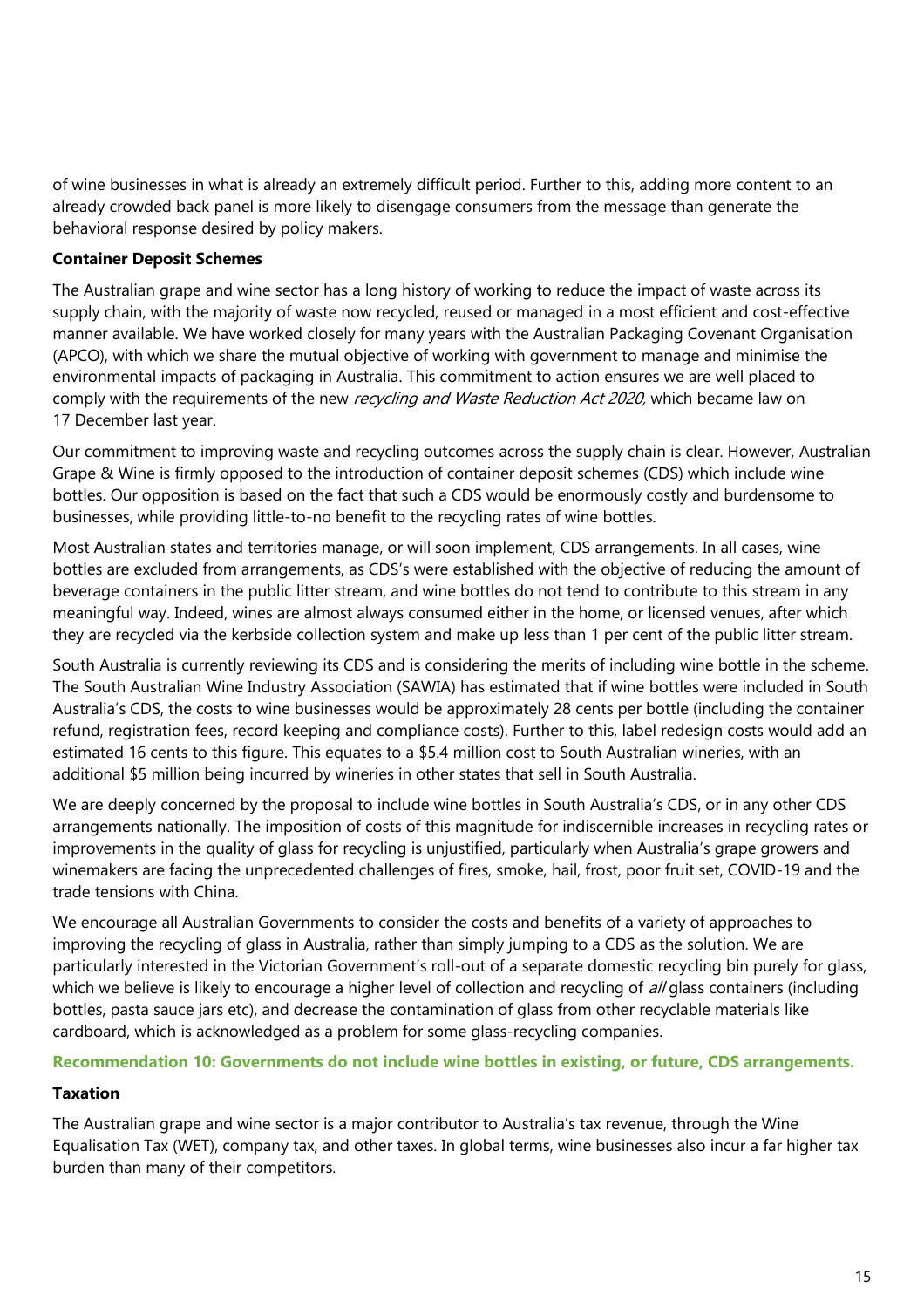Australian Grape & Wine's position on wine industry taxation is clear. With the industry facing its greatest challenges in generations, uncertainty about tax arrangements would be further destabilising and a hindrance to our economic recovery. We recommend:

- No overall increase in the total tax revenue from the wine sector
- Certainty in the tax system to create a stable and predictable business environment
- Retention of the WET rebate as a targeted measure to support wine businesses and regional communities
- No use of taxation or pricing measures in the context of public health objectives, which are better addressed by more targeted policy instruments
- Maintaining the differential tax rates for wine, beer and spirits to reflect the significant differences between the production of wine and other forms of alcohol and wines unique economic contribution in regional Australia.
- Wine to continue to be taxed within the existing WET legislative framework, and not the excise system.

From a broader economic perspective, outside the scope of wine specific taxation, Australian Grape & Wine would also be supportive of reducing the company tax rate in Australia.

**Recommendation 11: No change to current taxation arrangements for wine, including the WET rebate. Recommendation 12: No use of taxation or pricing measures in the context of public health objectives, which are better addressed by more targeted policy instruments.**

### <span id="page-15-0"></span>**Investing in competitiveness**

Competitiveness is broader than the issues noted above. At a time when grape growers and winemakers are dealing with multiple complex challenges, the grape and wine sector must work with the Australian Government to do everything it can do improve its efficiency, cut unnecessary costs, strengthen and promote its unique credentials and ensure it has the right people, with the right skills, for the future.

#### **Biosecurity**

Australia is fortunate to possess some of the oldest grapevines in the world, with no other country possessing so many surviving 19th century vineyards. In addition to our generally positive pest and disease status in Australia, which leads to productive and healthy vines, this provides a significant competitive advantage for Australia's grape and wine sector. We cannot allow a biosecurity incident to put this at risk.

The grape and wine sector has increased its efforts on biosecurity in recent years, working with Plant Health Australia and Wine Australia to raise awareness and improve preparedness. But it is early preventative measures that have the highest rate of return for biosecurity investment. This highlights the importance of appropriate resourcing by the Australian Government at the border and pre-border. The wine sector remains extremely concerned about the impact of a pest or disease incursion, such as Xylella which it has been estimated would cost the sector up to \$7.9 billion over 50 years. We commend the recent technologies that have seen an improvement in our detection and monitoring capabilities and hope to see this continue. However, there is still more work to do to lower the risks to an acceptable level and to complete the recommendations contained in the Priorities for [Australia's Biosecurity System](https://www.agriculture.gov.au/sites/default/files/sitecollectiondocuments/biosecurity/partnerships/nbc/priorities-for-aus-bio-system.pdf) report.

It is a source of frustration to many in the industry that importers are not contributing their fair share towards exotic outbreaks, burdening the plant sectors with biosecurity costs beyond their control. A case in point is that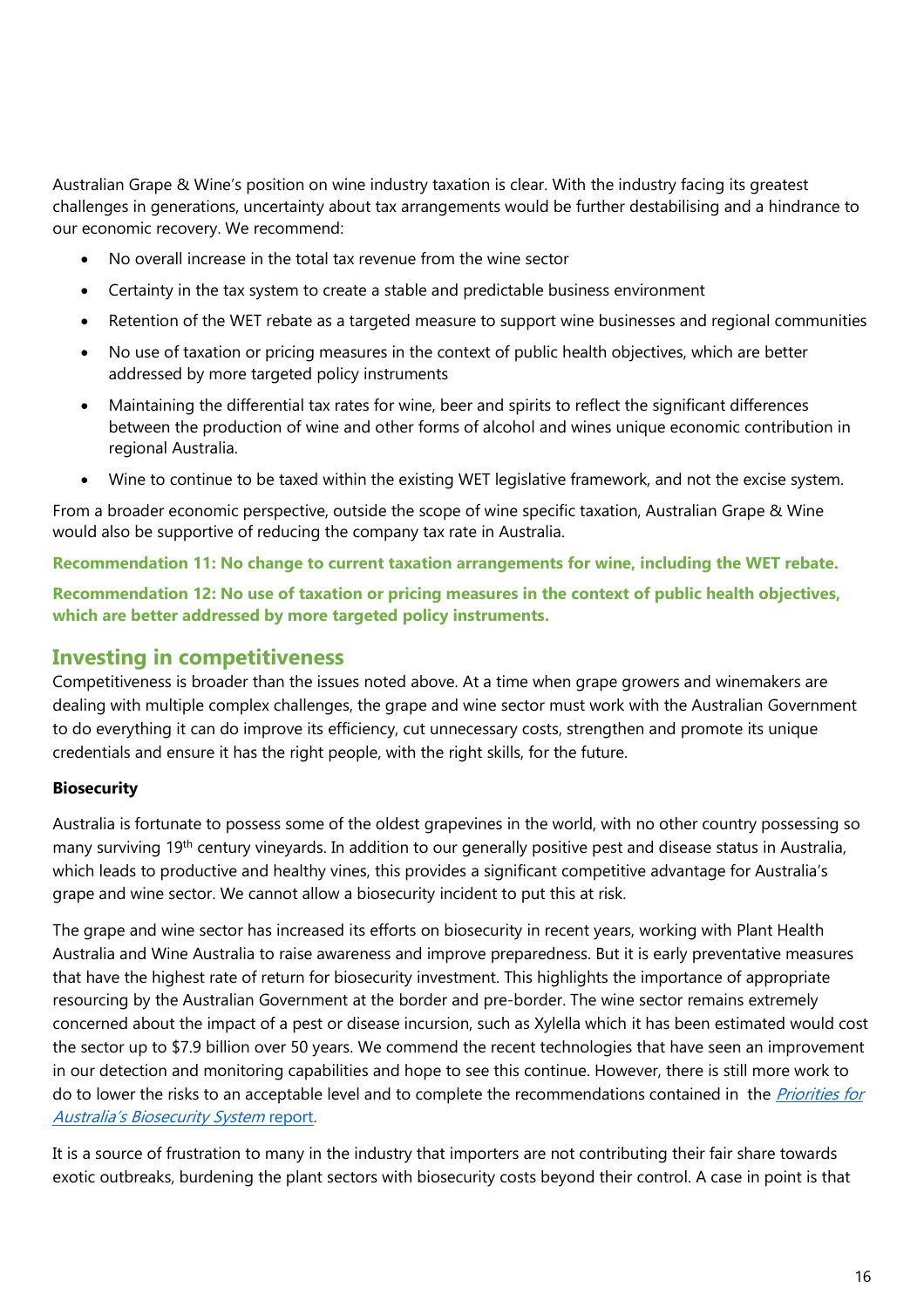the wine sector has contributed significant levy payer funds towards recent eradication efforts for Brown Marmorated Stink Bug arriving on general cargo mostly unrelated to wine production. The recent decision by the Government not to proceed with the Onshore Biosecurity levy calls for an alternative mechanism to be considered in the immediate future, where biosecurity risk is appropriately resourced and the 'risk creator' bares a fair proportion of the cost.

#### **Sustainability and climate change**

Australian viticulture faces increasing environmental risk associated with climate change, water shortages, and the import of pests and diseases from around the world. While such risks are common across all agricultural industries, the impact on winegrapes is in some cases exacerbated. For example, climate change is bringing forward the ripening period of winegrapes, potentially leading to quality issues.

Our sustainability in the face of a changing climate is a key priority for the sector and has direct bearing on our competitiveness. The grape and wine sector has recently set a bold target for net zero emissions and zero waste by 2050. Our pathway towards this vision will be paved through actively encouraging uptake of our world class sustainability program 'Sustainable Winegrowing Australia' (SWA), which will see us measure our performance towards these targets.

We seek support for market-based instruments that reward contributions to natural capital and sustainable practices. There is a role for Government in fast-tracking the development of such instruments to a pace required to meet the challenges. We recommend pursuing a number of the activities listed in the Review of Interactions [between the EPBC Act and the Agriculture Sector](https://www.environment.gov.au/epbc/publications/review-interactions-epbc-act-agriculture-final-report)</u> as a practical step towards improving sector sustainability.

#### **Recommendation 13: Government to pursue market based responses outlined in the [Review of](https://www.environment.gov.au/epbc/publications/review-interactions-epbc-act-agriculture-final-report)  [Interactions between the EPBC Act and the Agriculture Sector](https://www.environment.gov.au/epbc/publications/review-interactions-epbc-act-agriculture-final-report) report.**

#### **Australia's employment sector of choice.**

The grape and wine sector's *Vision 2050* document sets an ambitious target to become the employer of choice in Australia's wine regions. Industries must relentlessly compete to attract and retain good people. Wine businesses are finding it difficult to recruit and retain workers from the vineyard through to the cellar door operations, and this has occurred just as demand for skilled professionals in the sector is increasing, tertiary course offerings and enrolments are in decline.

The skills based required in the sector is also rapidly changing. In addition to winemakers, viticulturalists and farm workers, those with skills in areas such as finance, marketing, exports, data management, design and social media are becoming increasingly important to businesses wanting to maintain a competitive edge. Progressively, skills in artificial intelligence, big data and precision agriculture and other fields as yet unthought of, will also be important. It is imperative that we work to attract industry participants, but we cannot do it alone. We propose the following industry-government co-investments to bolster our workforce in the years ahead.

#### **Diversity and Equality**

Promoting diversity and equality in the grape and wine sector is a high priority for Australian Grape & Wine. Aside from being the right thing to do, it is clear that it makes economic sense and is good for business. Through our Diversity and Equality Charter, we seek to promote a sector in which we treat our people fairly and equally, regardless of their gender, age, sexuality, culture, ethnicity, language or religious beliefs – and regardless of any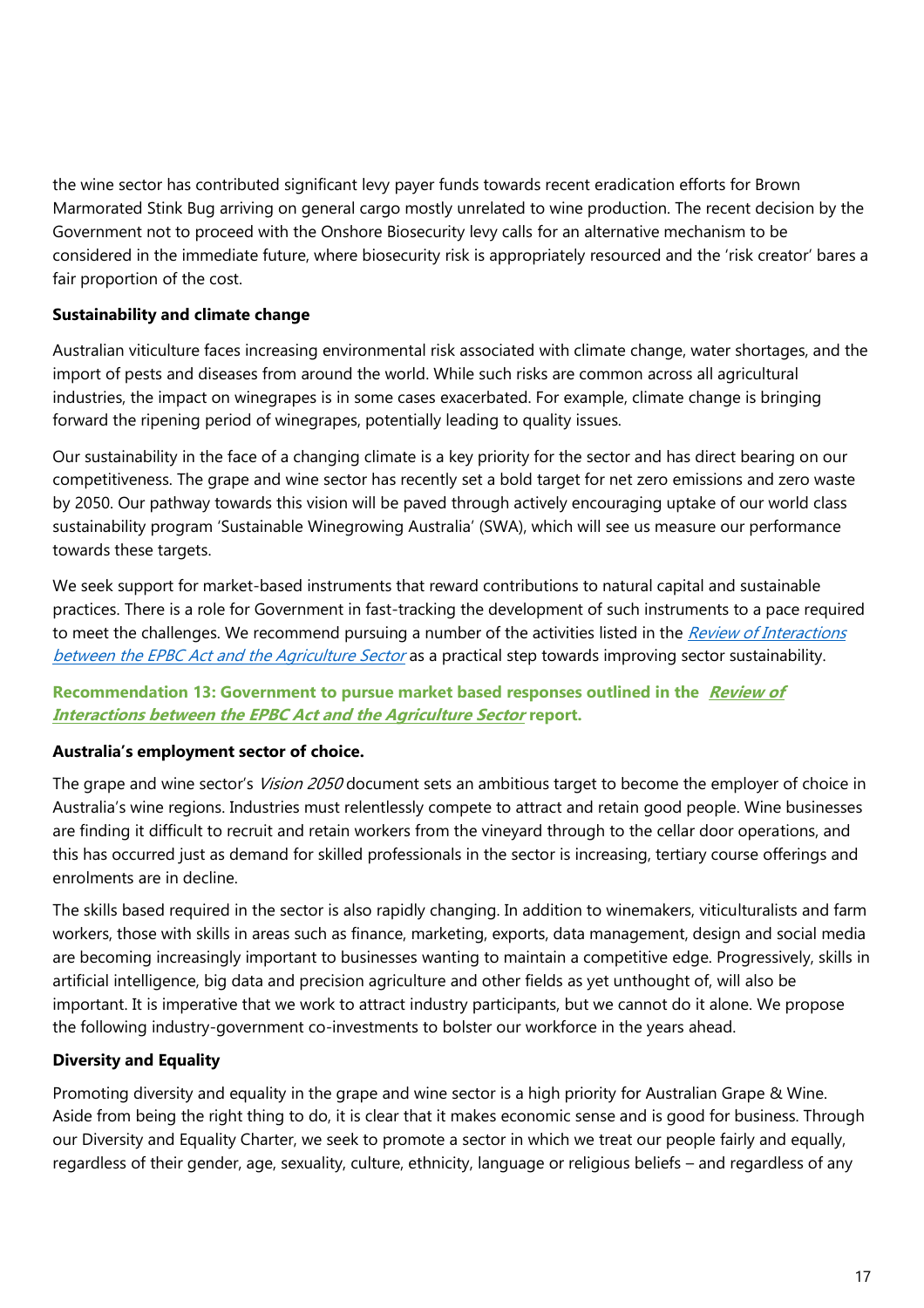disability. We are also committed to developing and rolling out strategies to help develop the knowledge, skills and experience of employers and employees necessary to realising the objectives of the charter.

Australian Grape & Wine has applied for a \$900,000 Women's Leadership & Development Program grant to help turbo-charge our efforts to promote women in leadership in the sector. If successful, the program is designed to be rolled out to 65 wine regions and aims to establish benchmarks, create jobs, increase women's workforce participation and the number of women in leadership positions in the Australian wine industry.

In addition to encouraging more women in leadership, we are also proud to note that the National Wine Foundation is investing \$150,000 over three years into the work of the National Indigenous Culinary Institute [\(NICI\).](http://www.nici.org.au/) This investment will help NICI's unique and proven programs that combine on‐the‐job training with a contemporary industry designed qualification. The trainee chef program aims to produce a group of chefs trained in Australia's top restaurants who will be role models and leaders for up and coming Indigenous trainees. Australian Grape & Wine hopes this investment can lead to a lasting partnerhip with NICI, creating employment opportunities for young indigenous people in the winery restaurants and in regional communities.

These initiatives will help the grape and wine sector to attract, welcome and support the people we need to ensure a prosperous and competitive future.

**Recommendation 14: The Australian Government to invest in promoting diversity and equality, and workforce participation, in the grape and wine sector through the Government's Women's Leadership & Development Program.** 

#### **Attracting students and researchers to Australia**

Australia's success in grape and wine production and exports has to a large extent been driven by our globally recognised ability to harness innovation. However, it has been not only an industry or political commitment driving this innovation. We have been able to source the right researchers and students to make it happen.

The Hickinbotham Roseworthy Wine Sciences Laboratory at the Adelaide University's Waite Campus was established in 1998, and has been central to this innovation agenda, playing an integral role in research, education, and service to the sector. Cutting edge at the time, it served as a magnet for researchers and students who wanted access to the world's leading research technology. Today, however, the winery is too small and dated to provide the infrastructure required to drive the innovation we need or attract the people we want. A new winery is urgently needed to ensure our researchers are on par with our competitors in the US, Europe and South Africa, all of which have invested in new facilities in recent years.

In addition to the importance of attracting talent to the sector, cutting edge research facilities are critical for all grape and wine businesses. In particular, small and medium-sized businesses benefit from the research conducted in such facilities, as they lack the capacity to engage in their own large-scale R&D activities.

#### **Recommendation 15: Government to work with the University of Adelaide to co-invest in a new research winery at the Waite Campus.**

#### **Maintaining Australia's world class R&D funding model**

Australia's model for investing in agricultural R&D is a world leading example of effective public-private partnership. It has underpinned our growth and our reputation for quality and sustainability for many years, but we cannot stagnate. It is critical that the current model for matching R&D levies is retained, and that every dollar invested in innovation extracts the maximum possible value for Australian grape and wine businesses. While there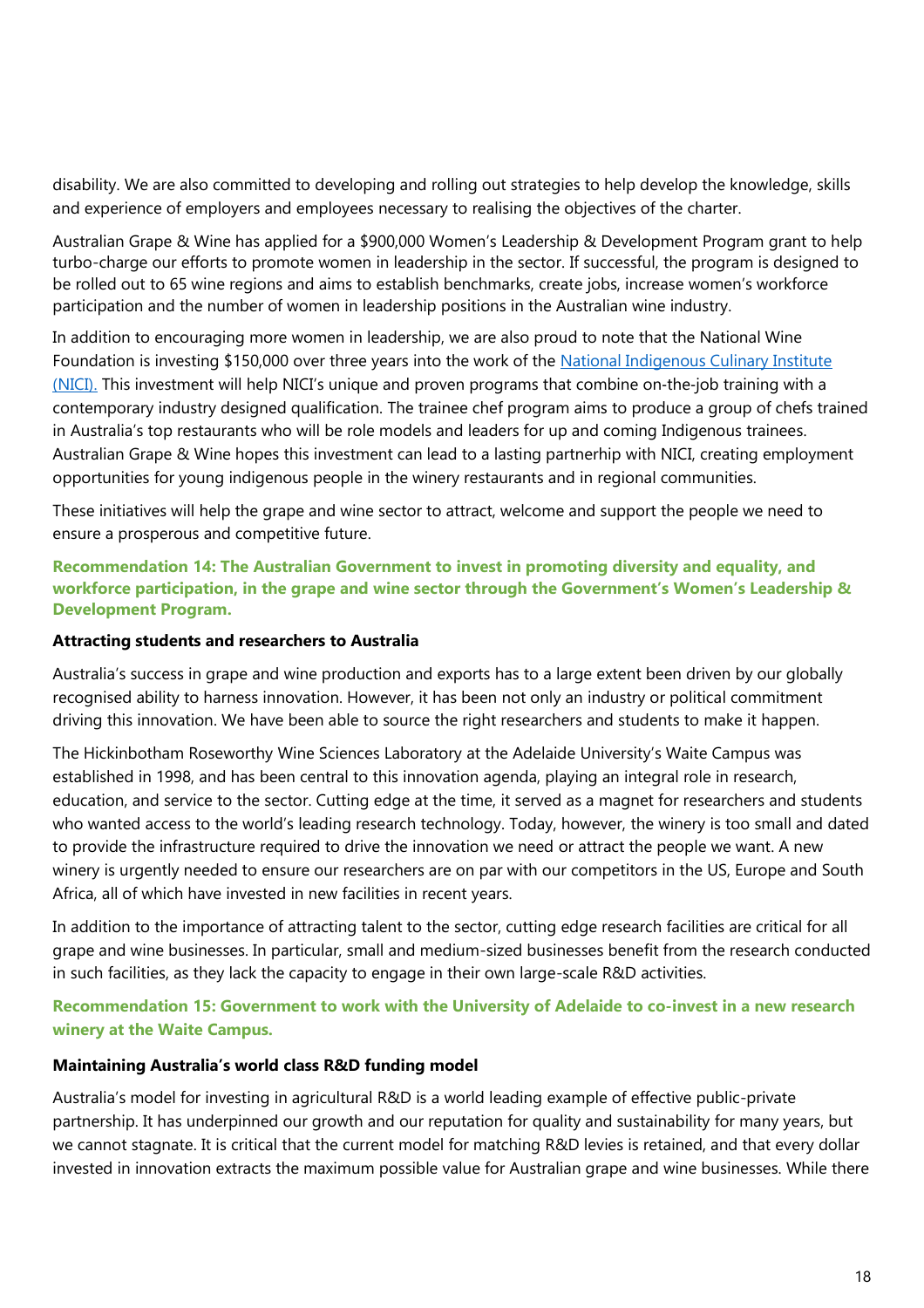will always be a need for grape and wine sector specific R&D, we support opportunities for cross-cutting research between sector specific rural research and development corporations, industry and other research providers.

**Recommendation 16: Maintain the status quo matching funding arrangements for Australia's rural R&D system, while seeking opportunities for greater collaboration between rural RDCs.** 

#### **Adoption of technology**

New forms of agricultural technology present significant opportunities, but the current challenges businesses are facing mean most will lack the capacity to invest in this critical innovation in the near term.

Given this, there is a risk that other producer nations, many of which are the recipients of significant government subsidies, will outcompete us on the basis of their ability to incorporate new technologies more easily. The best way to support businesses to overcome this challenge is to extend the instant asset write-off initiative, working with Australian Grape & Wine to ensure arrangements are suitable for the sector.

**Recommendation 17: Allow grape and wine businesses to instantly write-off investments in new forms of agricultural technology.** 

#### **Regional connectivity**

Many Australian wine regions suffer from relatively poor digital connectivity, including limited mobile phone service and poor internet connections. This inhibits business competitiveness, and if not addressed, will undermine our ability to achieve future success. We echo NFF's calls for additional funding to improve connectivity, including through government working with industry to develop a digital strategy for agriculture.

**Recommendation 18: Australian Grape & Wine endorses NFF's call for new investments in improving digital connectivity in agriculture and across rural and regional Australia.** 

### <span id="page-18-0"></span>**Conclusion**

Australian Grape & Wine would be delighted to provide further information to the Australian Government at any stage on any of these proposals. Should you wish to speak to us, or arrange a roundtable discussion with members, please contact Tony Battaglene or Lee McLean whose details are set out below.

### <span id="page-18-1"></span>**Contact**

#### **Tony Battaglene Chief Executive**

14-16 Brisbane Avenue Barton, ACT 2600 **Tel** +61 2 6239 8304 **Email** [tony@agw.org.au](mailto:tony@agw.org.au)

**Lee Mclean General Manager, Government Relations and External Affairs** 14-16 Brisbane Avenue

Barton, ACT 2600 **Tel** +61 2 6239 8301 **Email** [lee@agw.org.au](mailto:lee@agw.org.au)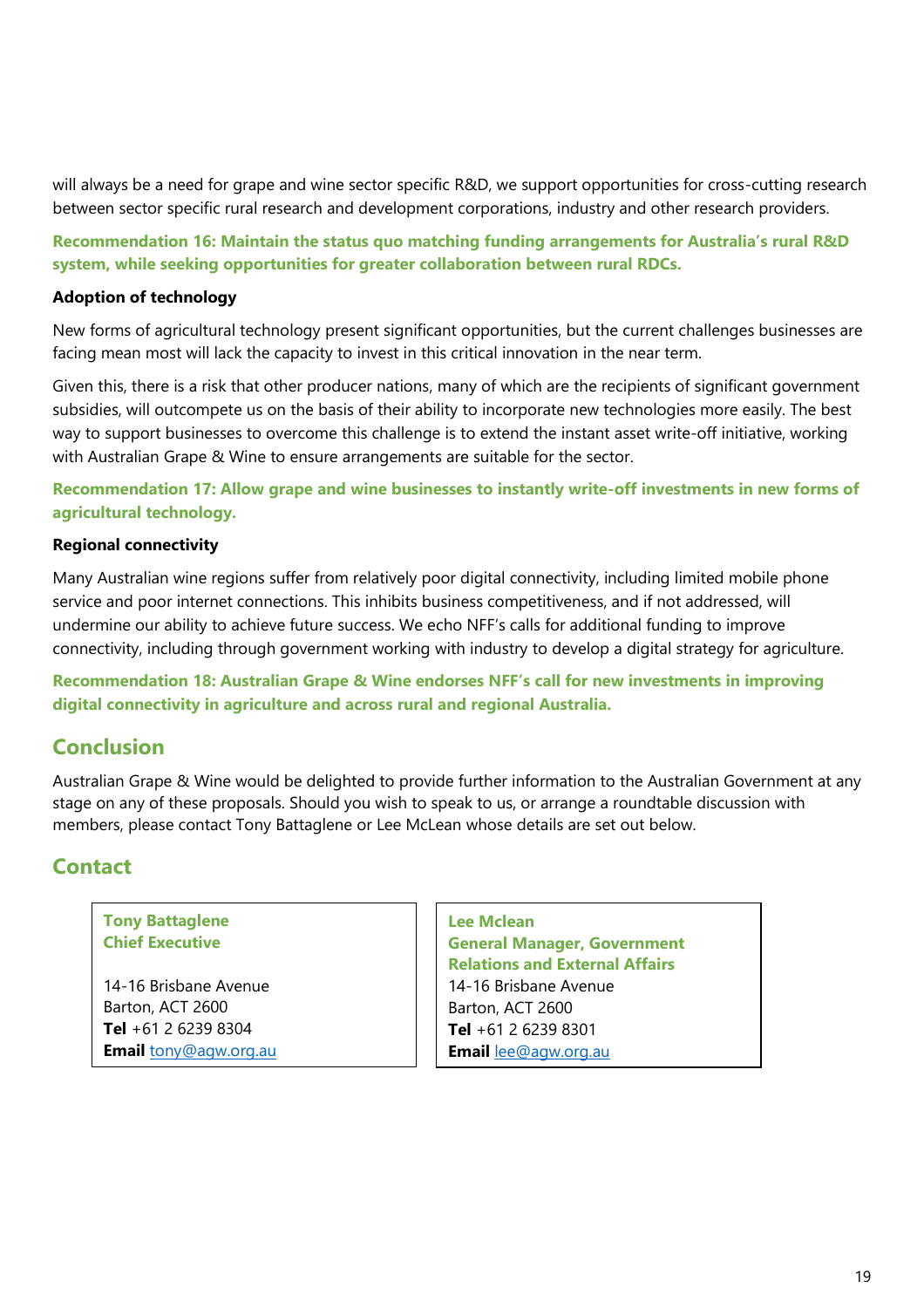# <span id="page-19-0"></span>**Annex 1: Target markets - Opportunities, challenges and recommendations**

|                        | India                                                                                                                                                                                            |
|------------------------|--------------------------------------------------------------------------------------------------------------------------------------------------------------------------------------------------|
| <b>Potential</b>       | Population of 1.353 billion, with 19 million reaching legal drinking age annually.<br>$\bullet$<br>Alcohol generally an accepted part of the social fabric with whisky and beer the<br>$\bullet$ |
|                        | dominant categories.                                                                                                                                                                             |
|                        | Significant growth opportunity for wine, with Australia already the primary<br>$\bullet$                                                                                                         |
|                        | importer of wine in the relatively small wine market.                                                                                                                                            |
|                        | The time to invest is now. Australia and India are seeking to elevate its strategic<br>$\bullet$                                                                                                 |
|                        | and economic relationship. Peter Varghese's India Economic Strategy looks out to                                                                                                                 |
|                        | 2035, providing a roadmap to follow to deepen this relationship.                                                                                                                                 |
|                        | The framework of the Australia-India Comprehensive Economic Cooperation<br>٠                                                                                                                     |
|                        | Agreement (AICECA) is in place and should be reinvigorated as a priority.                                                                                                                        |
| <b>Challenges</b>      | Tariffs and taxes on Australian wine are high and complex. Including import duties<br>$\bullet$                                                                                                  |
|                        | of 150 per cent. In addition, there is a Social Welfare Surcharge, Central Sales Tax                                                                                                             |
|                        | and differing State based taxes including VAT, excise tax, sales tax and entry of                                                                                                                |
|                        | goods tax. Each of the 28 States and 8 Union and National Territories has                                                                                                                        |
|                        | individual taxation regimes.                                                                                                                                                                     |
|                        | In addition to tax variation there is significant regulatory divergence between<br>$\bullet$                                                                                                     |
|                        | states increasing compliance complexity (including prohibition in some states).                                                                                                                  |
|                        | Underdeveloped transport, infrastructure and logistics poses challenges for the<br>$\bullet$                                                                                                     |
|                        | importation of some wines, posing risks for damage, degradation in quality etc.                                                                                                                  |
|                        | A long history of protectionist agricultural policy and engrained suspicions of trade<br>$\bullet$                                                                                               |
|                        | and open markets.                                                                                                                                                                                |
|                        | Recognition that the market and political dynamics are complex and subject to<br>$\bullet$                                                                                                       |
|                        | unexpected change. While investment is worth pursuing, it will not be easy.                                                                                                                      |
| <b>Recommendations</b> | Short term (12 months - 18 months)                                                                                                                                                               |
|                        | In the short term, the Australian Government to work with industry groups to<br>$\bullet$                                                                                                        |
|                        | identify opportunities to deepen the bilateral cultural, political and economic                                                                                                                  |
|                        | relationship, including key city/state markets on which to focus.                                                                                                                                |
|                        | Simultaneously, the Australian wine industry should deepen its relationship with<br>$\bullet$                                                                                                    |
|                        | India's nascent wine industry through information exchange and technical                                                                                                                         |
|                        | cooperation.                                                                                                                                                                                     |
|                        | Establish a bilateral two-track government-industry regulatory dialogue to inform<br>$\bullet$                                                                                                   |
|                        | best practice regulation and deepen understanding of issues and approaches. This                                                                                                                 |
|                        | could be held in the margins of meetings of the International Organisation of Vine<br>and Wine (OIV) meetings, or potentially extend to broader agricultural regulatory                          |
|                        | and policy exchanges.                                                                                                                                                                            |
|                        | Endorse NFF's recommendation for an investment of \$50 million to fund a whole-<br>$\bullet$                                                                                                     |
|                        | of-industry strategy to build ties with India, fund inward trade missions and                                                                                                                    |
|                        | increase funding for the Agricultural Trade and Market Access Cooperation                                                                                                                        |
|                        | (ATMAC) program.                                                                                                                                                                                 |
|                        |                                                                                                                                                                                                  |
|                        | <u>Medium term (18 months - 3 years)</u>                                                                                                                                                         |
|                        | Initiate Ministerial-level agriculture dialogue between Australia and India.<br>$\bullet$                                                                                                        |
|                        | Work towards establishing sector specific cooperation agreements, technical<br>$\bullet$                                                                                                         |
|                        | exchange or MOUs on regulatory cooperation. This could be aided by mutual                                                                                                                        |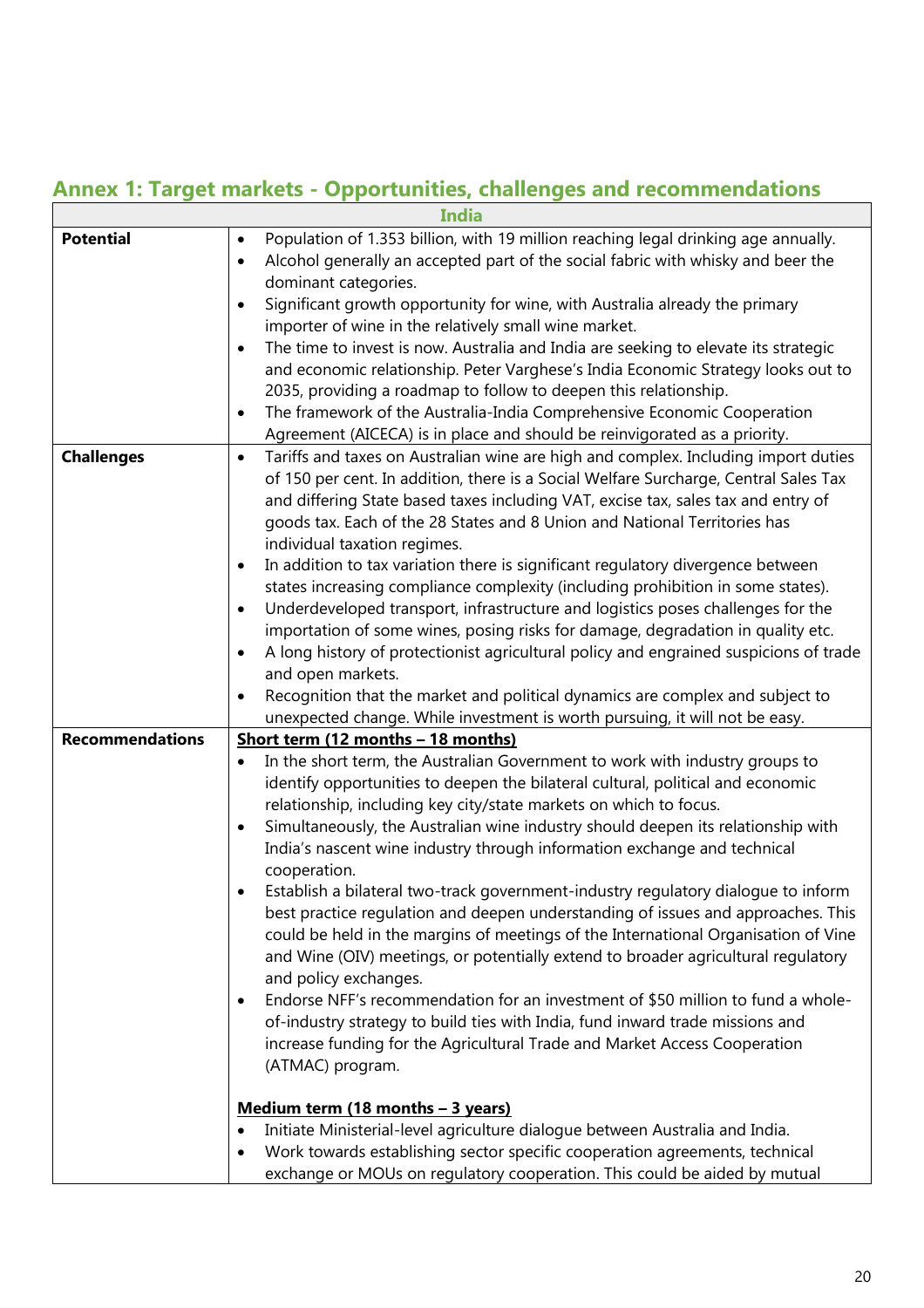| participation in OIV and/or potential for accession to WWTG.<br>Reinvigoration and meaningful progress in AICECA negotiations, noting that<br>market access gains will take sustained effort and investment. |
|--------------------------------------------------------------------------------------------------------------------------------------------------------------------------------------------------------------|
| <u>Long term (3 years – 10 years)</u><br>Conclude AICECA agreement.<br>Encourage India's ongoing engagement in RCEP.                                                                                         |

| <b>The United States of America (US)</b> |                                                                                                                                                                                                                                                                                                                                                                                                                                                                                                                                                                                                                                                                                                                                                                                                                                                                |
|------------------------------------------|----------------------------------------------------------------------------------------------------------------------------------------------------------------------------------------------------------------------------------------------------------------------------------------------------------------------------------------------------------------------------------------------------------------------------------------------------------------------------------------------------------------------------------------------------------------------------------------------------------------------------------------------------------------------------------------------------------------------------------------------------------------------------------------------------------------------------------------------------------------|
| <b>Potential</b>                         | Real opportunity to recapture market share in the US, in which Australian wine<br>$\bullet$<br>exports reached more than \$1 billion in exports prior to the global financial crisis.<br>One of the few traditional wine markets with growth potential. By 2023, an extra 23<br>$\bullet$<br>million cases of premium wine will be required to meet demand.<br>Industry-Government co-investment through the \$50 million Export and Regional<br>Wine Support package and individual company marketing and educational<br>initiatives is challenging negative perceptions of Australian wine with key<br>influencers in-market. This can be built upon.<br>Strong trade and political relationship. Zero duties for Australian wine under the<br>Australia-United States Free Trade Agreement (AUSFTA).<br>Active and engaged member of the WWTG.<br>$\bullet$ |
| <b>Challenges</b>                        | The key barrier in the US market is the complex and onerous regulatory system.<br>$\bullet$<br>The complex 'Three-tiered system' distribution system makes it difficult for<br>$\bullet$<br>businesses to penetrate and establish themselves in-market.<br>Many influencers and gatekeepers (e.g. - critics, sommeliers and distributors) retain<br>٠<br>the misquided perception that Australian wine lacks the same quality and diversity<br>as that produced by our competitors. Resultant challenge of increasing value.                                                                                                                                                                                                                                                                                                                                   |
| <b>Recommendations</b>                   | Sustained diplomatic effort, in coordination with industry and competitor producer<br>٠<br>nations, to open up the complex three-tier distribution model.<br>Diplomatic effort to encourage the US to re-enter the CPTPP.                                                                                                                                                                                                                                                                                                                                                                                                                                                                                                                                                                                                                                      |

|                        | <b>Canada</b>                                                                                               |
|------------------------|-------------------------------------------------------------------------------------------------------------|
| <b>Potential</b>       | Strong existing demand (Australia's 4 <sup>th</sup> largest export market by volume and value)<br>$\bullet$ |
|                        | Active and engaged member of WWTG.<br>٠                                                                     |
|                        | The recent WTO wine case is removing some federal and provincial trade barriers.<br>٠                       |
|                        | Mutual membership of CPTPP provides for tariff free trade.<br>٠                                             |
| <b>Challenges</b>      | Demand and value declined in recent years.<br>٠                                                             |
|                        | Government owned provincial liquor control boards restrict the sale and<br>٠                                |
|                        | movement of alcohol, and significant regulatory divergence between provinces.                               |
|                        | Highly regulated supermarket chains.<br>٠                                                                   |
|                        | MRLs established by liquor control boards are restrictive by global standards.<br>٠                         |
|                        | Provincial liquor control boards have a focus on sustainability, a including on issues<br>٠                 |
|                        | such as light-weighting of glass that can prove challenging for Australia.                                  |
| <b>Recommendations</b> | Co-investment in marketing and in market promotion of Australian wine.<br>٠                                 |
|                        | Explore opportunities to reduce non-tariff barriers via the Australia-Canada FTA<br>٠                       |
|                        | Sustained diplomatic effort, in coordination with industry and competitor producer<br>٠                     |
|                        | nations, to liberalise the complex provincial liquor control model.                                         |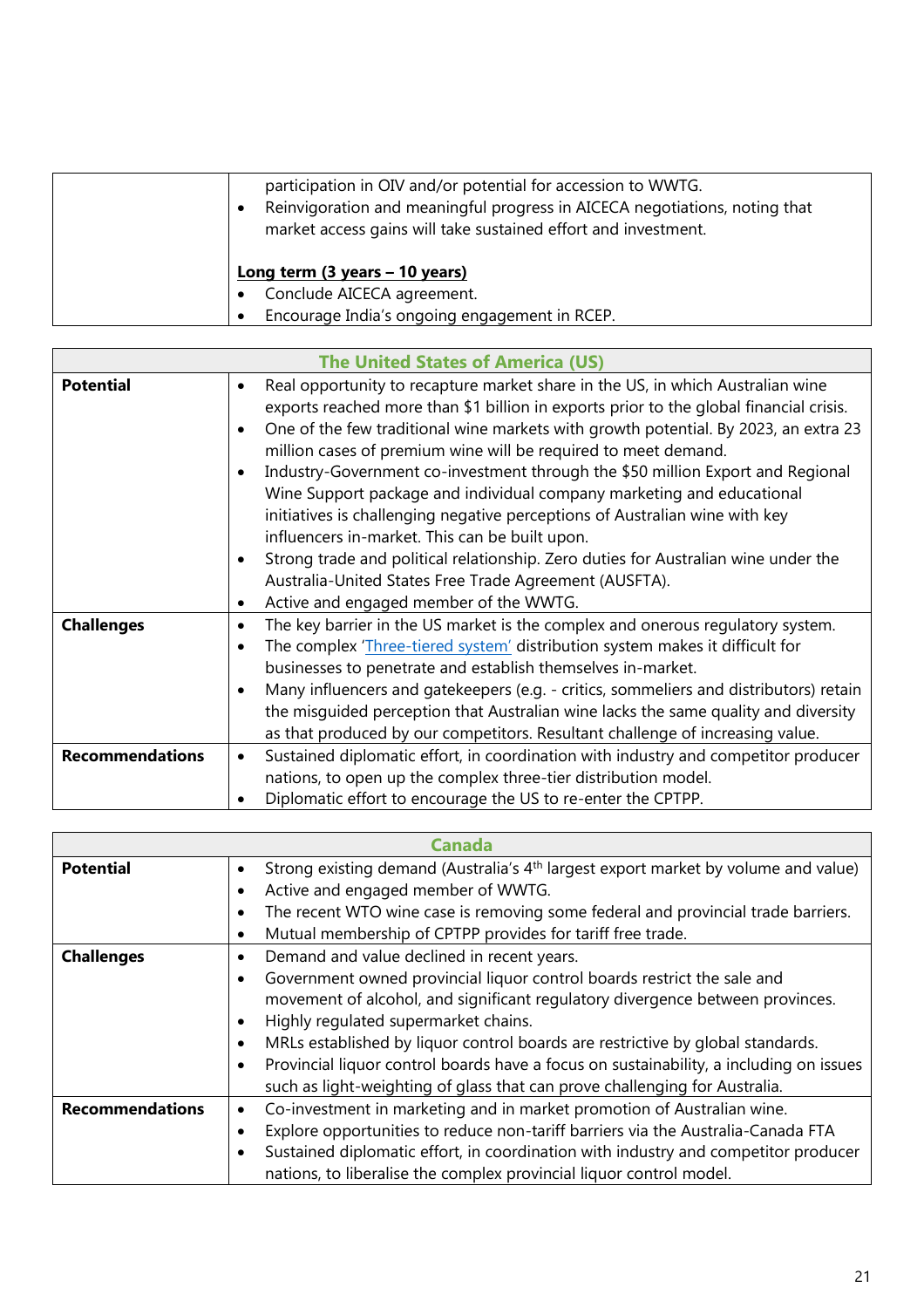|                        | <b>The United Kingdom (UK)</b>                                                                                                                                                                                                                                                                                                                                                                                                                                                                                                                                                                                                                                                                                                                   |
|------------------------|--------------------------------------------------------------------------------------------------------------------------------------------------------------------------------------------------------------------------------------------------------------------------------------------------------------------------------------------------------------------------------------------------------------------------------------------------------------------------------------------------------------------------------------------------------------------------------------------------------------------------------------------------------------------------------------------------------------------------------------------------|
| <b>Potential</b>       | The UK is a strong and longstanding market for Australian wine, first in terms of<br>$\bullet$<br>volume and third in value at \$430 million in the year to 30 September 2020.<br>The proposed UKFTA offers an opportunity to improve our standing in the market<br>by removing tariffs (currently UK global tariff rates apply to those without an FTA<br>of 26.00 GBP/hl for wine) and address a number of technical barriers to trade.                                                                                                                                                                                                                                                                                                        |
| <b>Challenges</b>      | Challenges in the UK market are assessed to be surmountable in the context of the<br>$\bullet$<br>UKFTA negotiations. However, the triangular relationship between Australia, the UK<br>and the European Union - all of which are simultaneously negotiating FTAs with<br>each-other - could see complexities emerge in negotiations.<br>Residual technical requirements from former EU regulation could create irritants.<br>A complicated duty system which is currently under review.<br>٠                                                                                                                                                                                                                                                    |
| <b>Recommendations</b> | Australian Government work closely with Australian Grape & Wine to fast track<br>$\bullet$<br>UKFTA negotiations and mechanisms for ongoing harmonisation of technical and<br>regulatory requirements. A range of issues, including carbonation, sweetening and<br>blending of Australian wine at destination, are priorities and these have been<br>outlined in our submission to the UKFTA consultation process.<br>Australian Grape & Wine to continue to work with the UK wine industry to<br>promote the mutual benefits of the UKFTA.<br>Encourage the UK accession to the WWTG as a priority.<br>٠<br>Engage closely with the UK delegation to the OIV.<br>Australian Government to promote the UK's entry into the CPTPP agreement.<br>٠ |

|                        | Japan                                                                                                                                         |
|------------------------|-----------------------------------------------------------------------------------------------------------------------------------------------|
| <b>Potential</b>       | Lucrative and mature market with which Australia has a comprehensive FTA.<br>$\bullet$                                                        |
|                        | Under the Japan-Australia Economic Partnership Agreement (JAEPA), tariffs are<br>tariffs for bottled wine will be eliminated on 1 April 2021. |
|                        |                                                                                                                                               |
|                        | Technical and certification barriers (additives and processing aids) that previously<br>٠                                                     |
|                        | plaqued the trading relationship have now largely been addressed in Japan.                                                                    |
|                        | Strong and improving bilateral ties at the political, economic and strategic levels.                                                          |
| <b>Challenges</b>      | Recent focus on China has allowed competitor nations to capture market share,<br>$\bullet$                                                    |
|                        | particularly for those with FTAs (US, Chile and EU for example).                                                                              |
|                        | Likely restrictions on certain grape variety names due to EU-Japan FTA.<br>٠                                                                  |
| <b>Recommendations</b> | Co-investment in marketing initiatives to highlight Australia's wine offering.<br>$\bullet$                                                   |
|                        | Funding for inbound and outbound trade and promotions missions.                                                                               |
|                        | Encourage Japan's Accession to the WWTG (they attend meetings as observers).<br>٠                                                             |

| <b>Republic of Korea</b> |                                                                                            |
|--------------------------|--------------------------------------------------------------------------------------------|
| <b>Potential</b>         | Lucrative and mature market with which Australia has a comprehensive FTA.                  |
|                          | The Korea-Australia FTA (KAFTA) entered into force on 12 December 2014,                    |
|                          | bringing immediate tariff elimination for Australian wine exports.                         |
|                          | Strong and improving bilateral ties at the political, economic and strategic levels.       |
| <b>Challenges</b>        | The focus on China in recent years has allowed other producer nations to take<br>$\bullet$ |
|                          | market share from Australia.                                                               |
|                          | High competition from the US and Chile & EU tariff free under their FTAs has a             |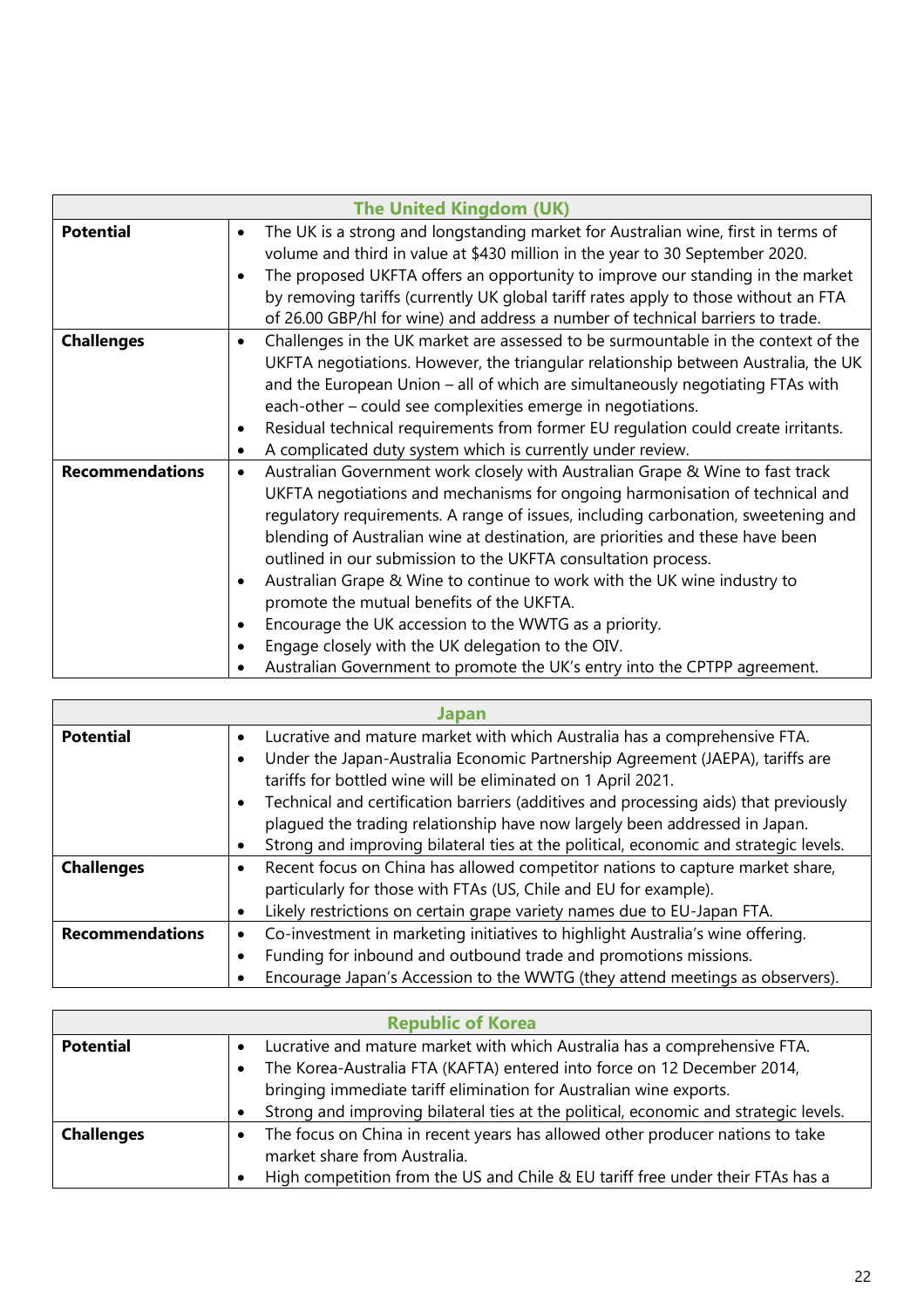|                        | high level of competition (this applies to both Japan and Korea).                           |
|------------------------|---------------------------------------------------------------------------------------------|
|                        | Technical barriers to trade related to recycling regulations and container                  |
|                        | labelling/taxation, warning labels, additives, MRLs and registration requirements.          |
| <b>Recommendations</b> | Co-investment in marketing initiatives to highlight Australia's wine offering.<br>$\bullet$ |
|                        | Funding for inbound and outbound trade and promotions missions.                             |
|                        | X: Engage in technical and regulatory cooperation with Korea.<br>$\bullet$                  |

|                        | Indonesia                                                                                                                                                                                                                                                                                                                                                                                                                                                                                                                                  |
|------------------------|--------------------------------------------------------------------------------------------------------------------------------------------------------------------------------------------------------------------------------------------------------------------------------------------------------------------------------------------------------------------------------------------------------------------------------------------------------------------------------------------------------------------------------------------|
| <b>Potential</b>       | The Indonesia-Australia Comprehensive Economic Partnership Agreement (IA-<br>$\bullet$<br>CEPA) entered into force on 5 July 2020. However, cultural sensitivities around<br>alcohol means the IA-CEPA contains minimal content specific to alcohol or wine.<br>Well established tourism market (licensed venues/Restaurant) for Australian wine.<br>Large population with a rapidly growing middle class of an estimated at 45 million<br>people, and GDP exceeding USD\$1 trillion.<br>Geographic proximity provides a trade advantages. |
| <b>Challenges</b>      | 90% import duty on most wine tariff lines (150% on brandy) + 10% VAT +<br>additional excise duty.<br>Prohibitionist political groups advocating sales and marketing restrictions.<br>Regulatory challenges - Labelling revision, additives and winemaking practices.                                                                                                                                                                                                                                                                       |
| <b>Recommendations</b> | Government engagement to seek opportunities within the FTA to investigate<br>$\bullet$<br>opportunity for the tariff reductions, distribution quotas and technical issues.<br>Marketing and in-market support for promotion of Australian wine.                                                                                                                                                                                                                                                                                            |

|                        | Vietnam                                                                                       |
|------------------------|-----------------------------------------------------------------------------------------------|
| <b>Potential</b>       | Australia and Vietnam both members of CPTPP and our countries have FTA links<br>$\bullet$     |
|                        | via the Australia and New Zealand FTA (AANZFTA) and RCEP.                                     |
|                        | Under AANZFTA Vietnam to reduce wine tariffs by 2022 (now 80% - 20% in 2022).<br>$\bullet$    |
|                        | Under CPTPP most wine tariffs will fall to zero in years 11 and 12 of the agreement.<br>٠     |
| <b>Challenges</b>      | EU FTA entered into force in 2020 - strong competition with links to French wine<br>$\bullet$ |
|                        | as a former French colony. The FTA has also presented issues on use of certain                |
|                        | grape varieties (Prosecco, Lambrusco, Montepulciano, Dolcetto and others) which               |
|                        | will be protected as GIs for exclusive European use. EU FTA provides for a                    |
|                        | reduction of tariffs on wine to zero within 7 years (2027) before Australia.                  |
|                        | TBTs - MRLs, uncertain additive and processing aid approvals, proposed laws on                |
|                        | alcohol harm, complex registration requirements and taxation.                                 |
| <b>Recommendations</b> | Government consideration of comprehensive bilateral FTA addressing sector<br>٠                |
|                        | specific TBTs and accelerated tariff reductions.                                              |
|                        | Marketing and in market support.<br>٠                                                         |

| <b>Malaysia</b>   |                                                                                       |
|-------------------|---------------------------------------------------------------------------------------|
| <b>Potential</b>  | Opportunities to engage 20 million online consumers via e-commerce channels           |
|                   | CPTPP provides for tariff reduction to zero over 16 years. Malaysia is yet to ratify. |
| <b>Challenges</b> | Complex tax and duties system including import duty (RM 7/L), excise duty &           |
|                   | (RM150/L of Alcohol) Sales and Services Tax (10%).                                    |
|                   | 60 per cent of Malaysia's 28 million people are Muslim, and do not drink alcohol.     |
|                   | Regulatory and technical challenges including health warning and additives.           |